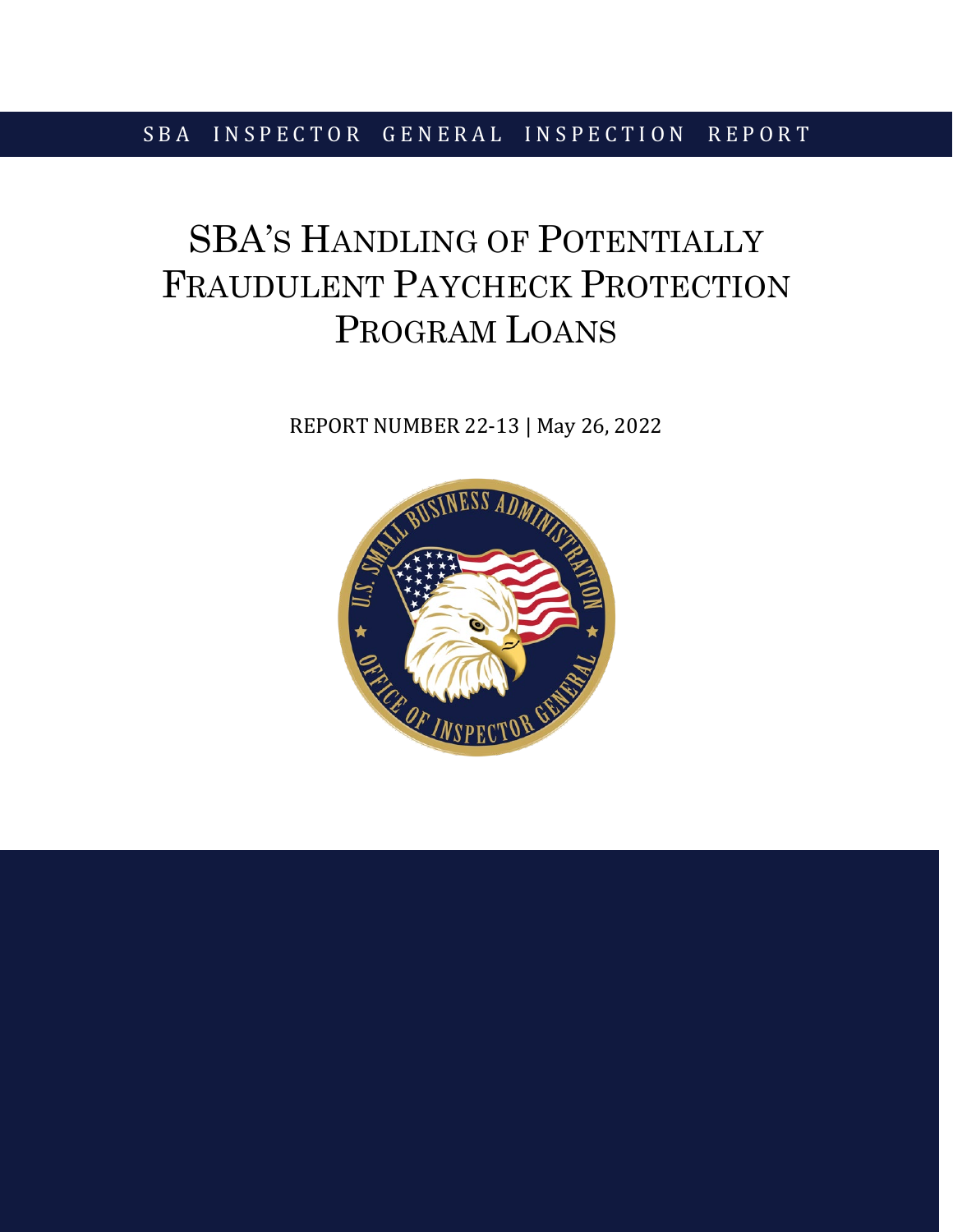

EXECUTIVE SUMMARY

SBA'S HANDLING OF POTENTIALLY FRAUDULENT PAYCHECK PROTECTION PROGRAM LOANS

#### Report 22-13 May 26, 2022

#### **What OIG Reviewed**

The Coronavirus Aid, Relief, and Economic Security (CARES) Act established the Paycheck Protection Program (PPP), an \$813.7 billion program that provided fully guaranteed SBA loans for eligible small businesses, individuals, and nonprofits adversely impacted by the pandemic. PPP loans can be forgiven if used as required by the law.

From the start of the program, the U.S. Small Business Administration (SBA) Office of Inspector General (OIG) was called on to investigate cases of suspected fraud. As of December 2021, PPP fraud Hotline complaints exceeded 54,000.

Our objective was to assess SBA's handling of potentially fraudulent PPP loans. To accomplish our objective, we reviewed SBA processes, procedures, and guidance for handling PPP loans and interviewed key SBA officials.

#### **What OIG Found**

SBA did not have an organizational structure with clearly defined roles, responsibilities, and processes to manage and handle potentially fraudulent PPP loans across the program. In addition, the agency did not establish a centralized entity to design, lead, and manage fraud risk.

This problem occurred because the agency did not establish a sufficient fraud risk framework at the start of and throughout PPP implementation. Management stated this was partly due to the speed of the delivery of PPP and the continuous and rapid discovery of different kinds of fraud schemes.

In addition, lenders were not always clear on how to handle PPP fraud or recover funds obtained fraudulently from the PPP that remained in the borrower's account. SBA did not provide lenders sufficient specific guidance to effectively identify, track, address, and resolve potentially fraudulent PPP loans.

These control gaps weakened SBA's ability to actively prevent and reduce fraud and increased the risk of fraudulent and ineligible applicants receiving PPP loans and loan forgiveness.

During our review, SBA established a Fraud Risk Management Board. As a result, we are not making a recommendation regarding a centralized entity to manage fraud risk.

#### **What OIG Recommended**

To better mitigate fraud, we recommend SBA establish clearly defined and detailed roles, responsibilities, and processes and provide lenders formal guidance for<br>managing and handling potentially potentially fraudulent loans.

#### **Agency Response**

SBA management generally agreed with the findings and agreed with both recommendations. Management plans to document the roles, responsibilities, and processes for all SBA offices responsible for managing and handling potentially fraudulent PPP loans. Management also plans to consolidate its existing guidance to lenders regarding fraud and provide new guidance as appropriate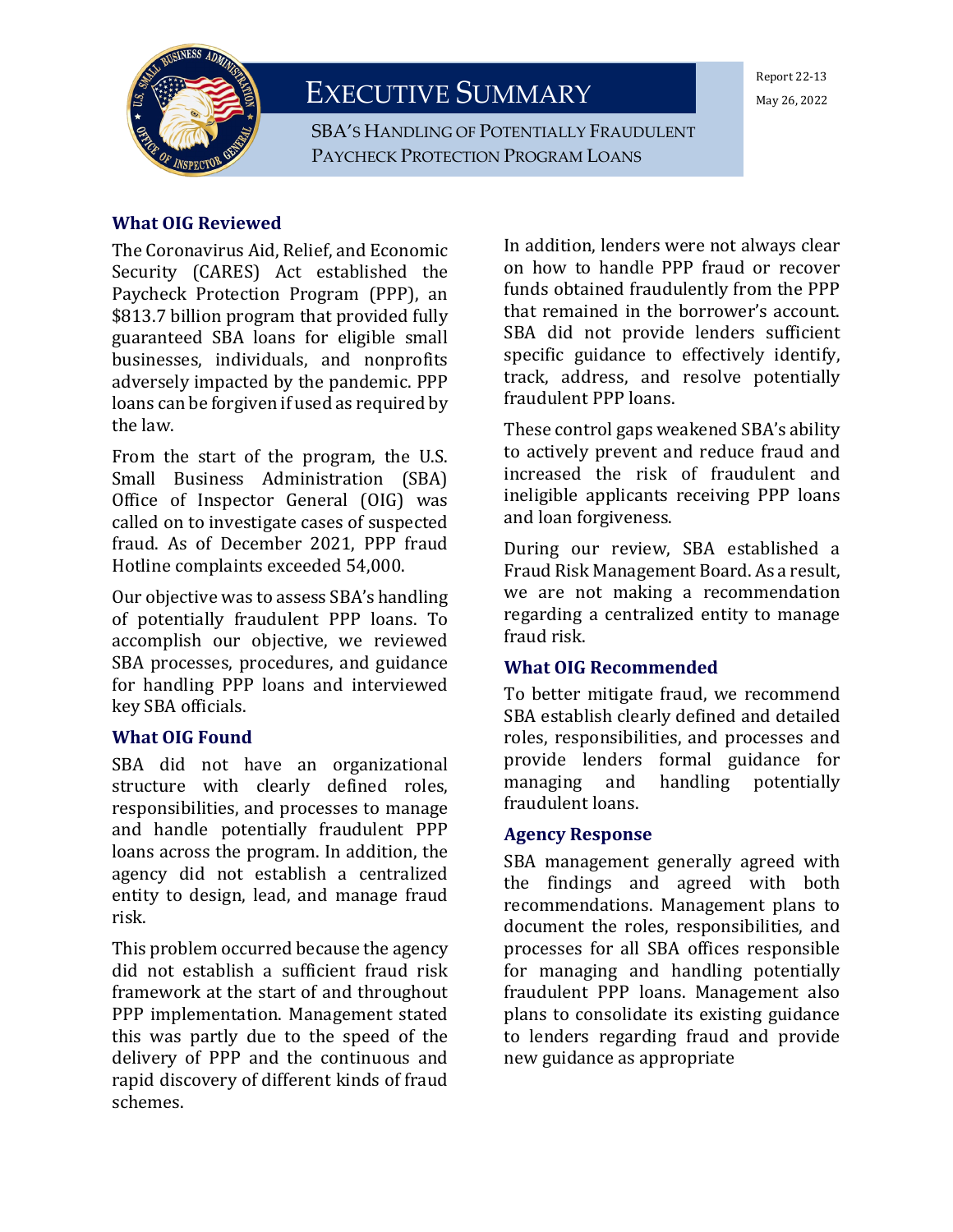

# **Office of Inspector General**

U.S. Small Business Administration

| Date:    | May 26, 2022                                                                  |
|----------|-------------------------------------------------------------------------------|
| To:      | Isabella Casillas Guzman<br>Administrator                                     |
| From:    | Hannibal "Mike" Ware 77/12                                                    |
| Subject: | SBA's Handling of Potentially Fraudulent Paycheck Protection Program<br>Loans |

This report presents the results of our inspection on *SBA's Handling of Potentially Fraudulent Paycheck Protection Program Loans*. We considered management's comments on the draft of this report when preparing the final report. Management agreed with the recommendations.

We appreciate the cooperation and courtesies provided by your staff. If you have any questions, contact me or Andrea Deadwyler, Assistant Inspector General for Audits, at (202) 205-6586.

cc: Patrick Kelley, Associate Administrator, Office of Capital Access John Miller, Deputy Associate Administrator, Office of Capital Access Arthur Plews, Chief of Staff Therese Meers, Acting General Counsel, Office of General Counsel Michael Simmons, Attorney Advisor, Office of General Counsel Katherine Aaby, Associate Administrator, Office of Performance, Planning, and Chief Financial Officer Tonia Butler, Director, Internal Controls, Office of Chief Financial Officer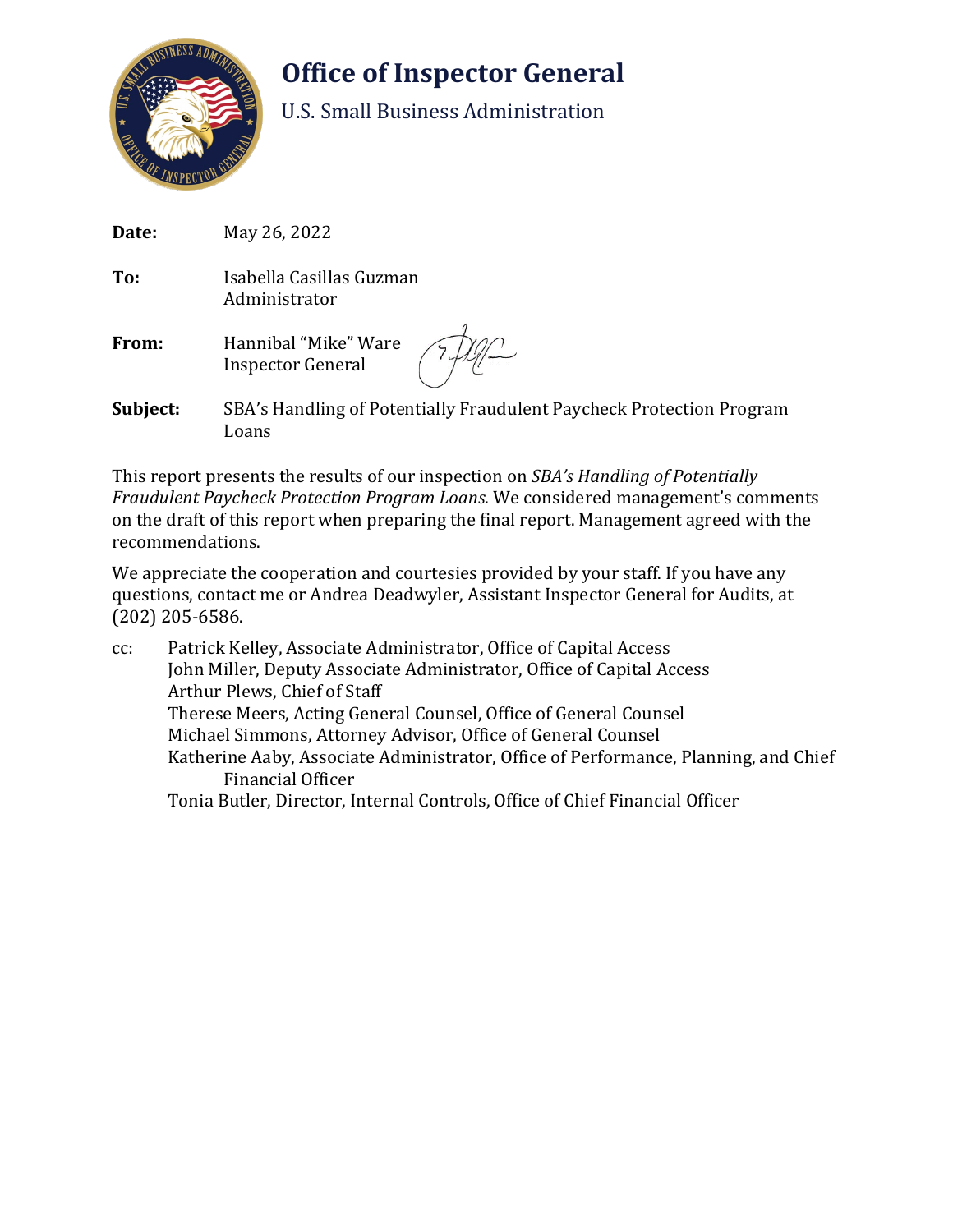# **Table of Contents**

| Finding 1: SBA Did Not Establish Clearly Defined Roles, Responsibilities, and Processes to |  |
|--------------------------------------------------------------------------------------------|--|
|                                                                                            |  |
|                                                                                            |  |
|                                                                                            |  |
|                                                                                            |  |
| Finding 2: SBA Did Not Provide Comprehensive Fraud Guidance to Lenders 8                   |  |
|                                                                                            |  |
|                                                                                            |  |
|                                                                                            |  |
|                                                                                            |  |
|                                                                                            |  |
|                                                                                            |  |
|                                                                                            |  |
|                                                                                            |  |
|                                                                                            |  |
|                                                                                            |  |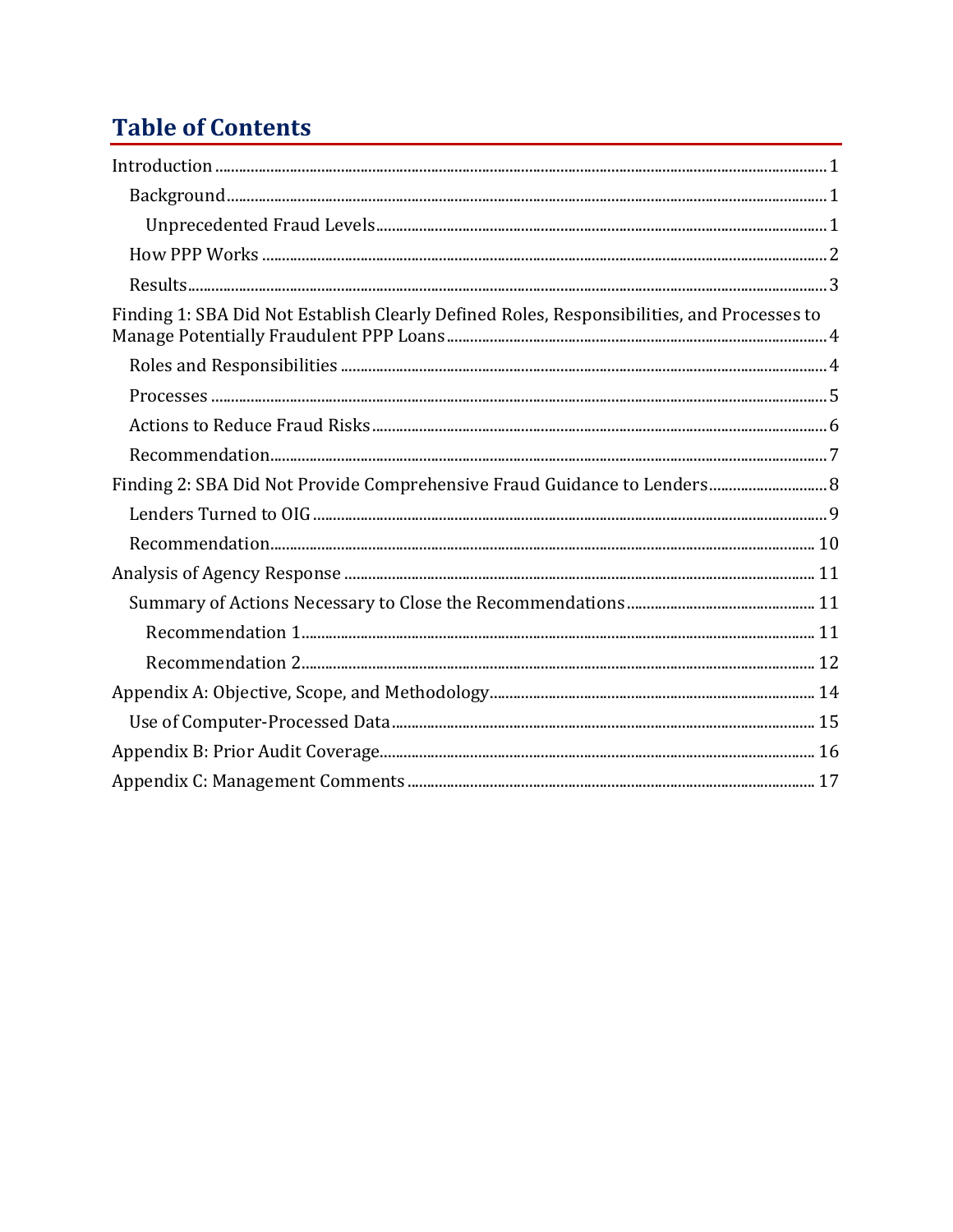## **Introduction**

This report presents the results of our inspection of the U.S. Small Business Administration's (SBA) handling of potentially fraudulent Paycheck Protection Program (PPP) loans. The scope of this inspection covers SBA roles and responsibilities, processes, procedures, and guidance for handling potentially fraudulent PPP loans from March 2020 to July 2021.

## **Background**

The President signed the Coronavirus Aid, Relief, and Economic Security (CARES) Act into law on March 27, 2020. Section 1102 of the Act provided \$349 billion to create the Paycheck Protection Program (PPP) under Section 7(a) of the Small Business Act. PPP provided fully guaranteed SBA loans for certain eligible small businesses, individuals, and nonprofit organizations that can be forgiven if loan proceeds were used as required by the law. Eligible expenses include payroll, rent, utility payments, and for other limited uses.

On April 24, 2020, the President signed the Paycheck Protection Program and Health Care Enhancement Act to add \$310 billion to the PPP, totaling \$659 billion for the program. Round one of PPP lending closed on August 8, 2020 with 5.2 million PPP loans approved, totaling \$525 billion.

On December 27, 2020, the Economic Aid to Hard-Hit Small Businesses, Nonprofits, and Venues Act through the Consolidated Appropriations Act, 2021 extended the program through March 31, 2021 to continue assistance under the PPP for small businesses financially affected by the ongoing Coronavirus Disease 2019 (COVID-19) pandemic. The Economic Aid Act provided an additional \$147.5 billion in program funding, which increased the total program funding to \$806.5 billion.

On March 11, 2021, the American Rescue Plan Act of 2021 provided an additional \$7.2 billion to the PPP, which increased the total program funding to \$813.7 billion. On March 30, 2021, the President signed the PPP Extension Act of 2021, which allowed SBA to continue accepting new applications until May 31, 2021.

### **Unprecedented Fraud Levels**

Since the beginning of the program, the Office of Inspector General (OIG) has investigated an unprecedented number of fraud complaints from various sources, including the OIG Hotline, financial institutions, and other law enforcement agencies. OIG continues to receive complaints and launch investigations.

Since March 2020, the Department of Justice has publicly announced charges in numerous fraud-related cases. OIG and other law enforcement agencies have identified systemic patterns of potential fraud, including false attestations on loan documents, inflation of payroll, falsified tax documentation, identity theft, and misuse of proceeds. Our investigative activities and case load continue to increase.

Additionally, based on our previous work and analysis of SBA's loan data as of August 2020, we identified more than 70,000 loans totaling over \$4.6 billion in potentially fraudulent PPP loans. These figures stem from three OIG projects that highlighted indicators and red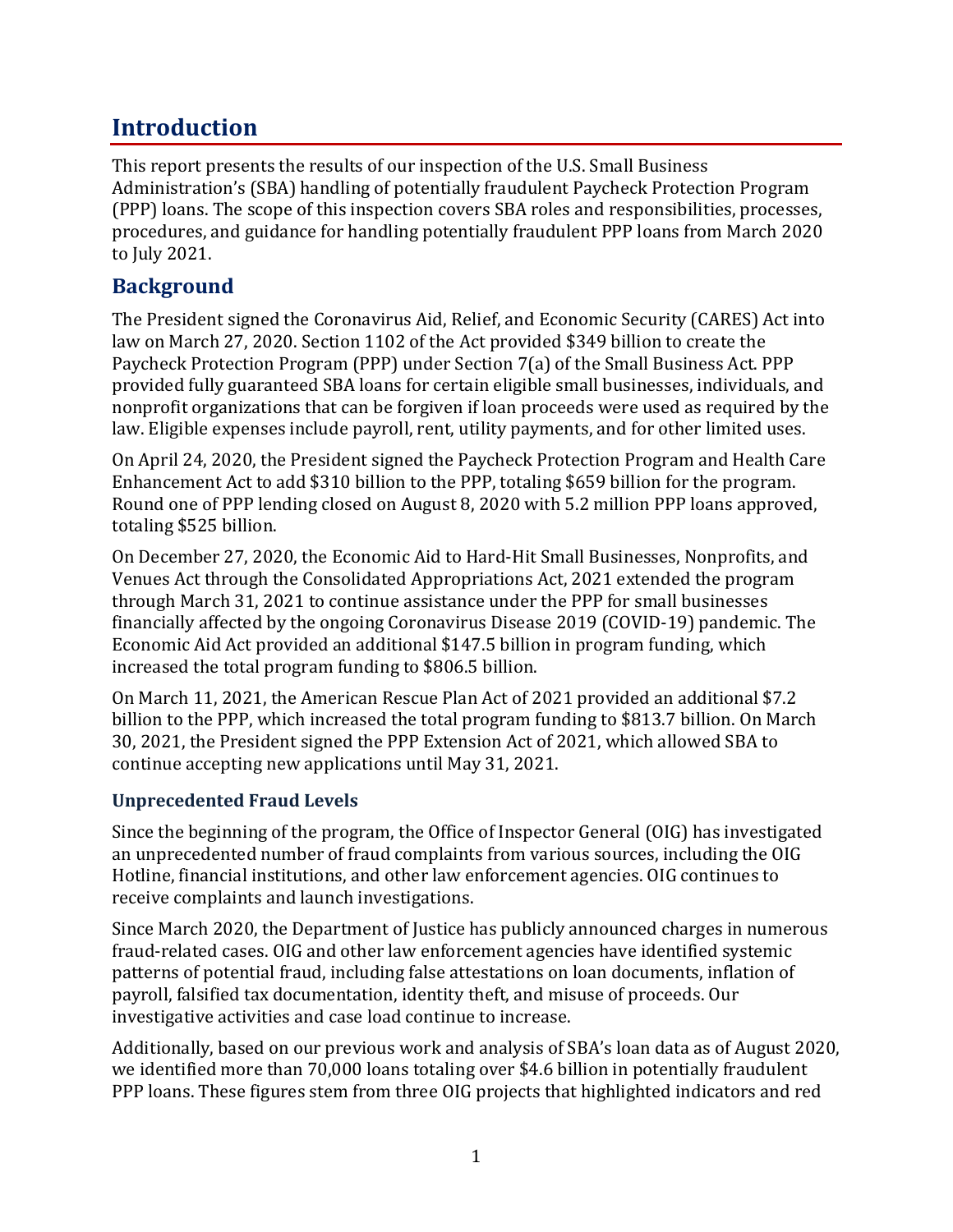flags for potential fraud, including duplicate loans, businesses created after the February 15, 2020 cutoff date, and loans that match Do Not Pay data sources.[1](#page-5-0)

These loans can only be considered potentially fraudulent because OIG has not completed a document-by-document review of loan files to confirm or resolve the suspicious activity; however, our investigations have substantiated an unprecedented level of fraud activity. We are working to identify the full extent of PPP fraud.

SBA was mandated by Congress to implement the program 15 days after enactment of the CARES Act. The CARES Act also allowed SBA to rely on borrower self-certifications regarding operating status and true and accurate information, rather than verification of supporting documentation provided by borrowers. Speed became the highest priority in complying with the mandate. As of May 31, 2021, SBA had processed 11.8 million guaranteed PPP loans, totaling \$799.8 billion, through about 5,460 private lenders.

As of December 2021, PPP fraud OIG Hotline complaints exceeded 54,000 in comparison to the 52 complaints received in all of 2019 for SBA's 7(a) guaranteed loan program. From April to October 2020, financial institutions filed more than 21,000 suspicious activity reports related to PPP loans with the Financial Crimes Enforcement Network.

Because PPP lending is closed to new applications, SBA's challenge is to effectively handle potentially fraudulent PPP loans to reduce the risk of financial loss and ensure only eligible borrowers receive forgiveness in accordance with program requirements. In February 2022, [2](#page-5-1) we reported that SBA changed its process to review loans in June 2021, prioritizing by risk level instead of the order the forgiveness application was submitted.

SBA also made changes to allow certain loans to be retroactively reviewed for fraud and eligibility after they have been forgiven. We expressed concerns about the affect this change will have on SBA's ability to recover funds for forgiven loans later determined to be ineligible.

## **How PPP Works**

To get a PPP loan, borrowers submitted applications which included good faith certifications of information required in the application. The borrowers submitted these applications to lenders to approve PPP loan requests using the lender's delegated authority.

If approved, the lender submitted the borrower's application information to SBA electronically to be assigned an SBA loan number. Once SBA issued a loan number, the lender disbursed the approved loan amount to the borrower.

<span id="page-5-0"></span><sup>1</sup> SBA OIG Flash Report 21-09, *Duplicate Loans Made Under the Paycheck Protection Program*, March 15, 2021; SBA OIG Inspection Report 21-07, *Inspection of SBA's Implementation of the Paycheck Protection Program*, January 14, 2021; and SBA OIG Management Alert Report 21-06, *Paycheck Protection Program Loan Recipients on the Department of Treasury's Do Not Pay List*, January 11, 2021.

<span id="page-5-1"></span><sup>2</sup> SBA OIG Report 22-09, *SBA's Paycheck Protection Program Loan Review Processes*, February 28, 2022.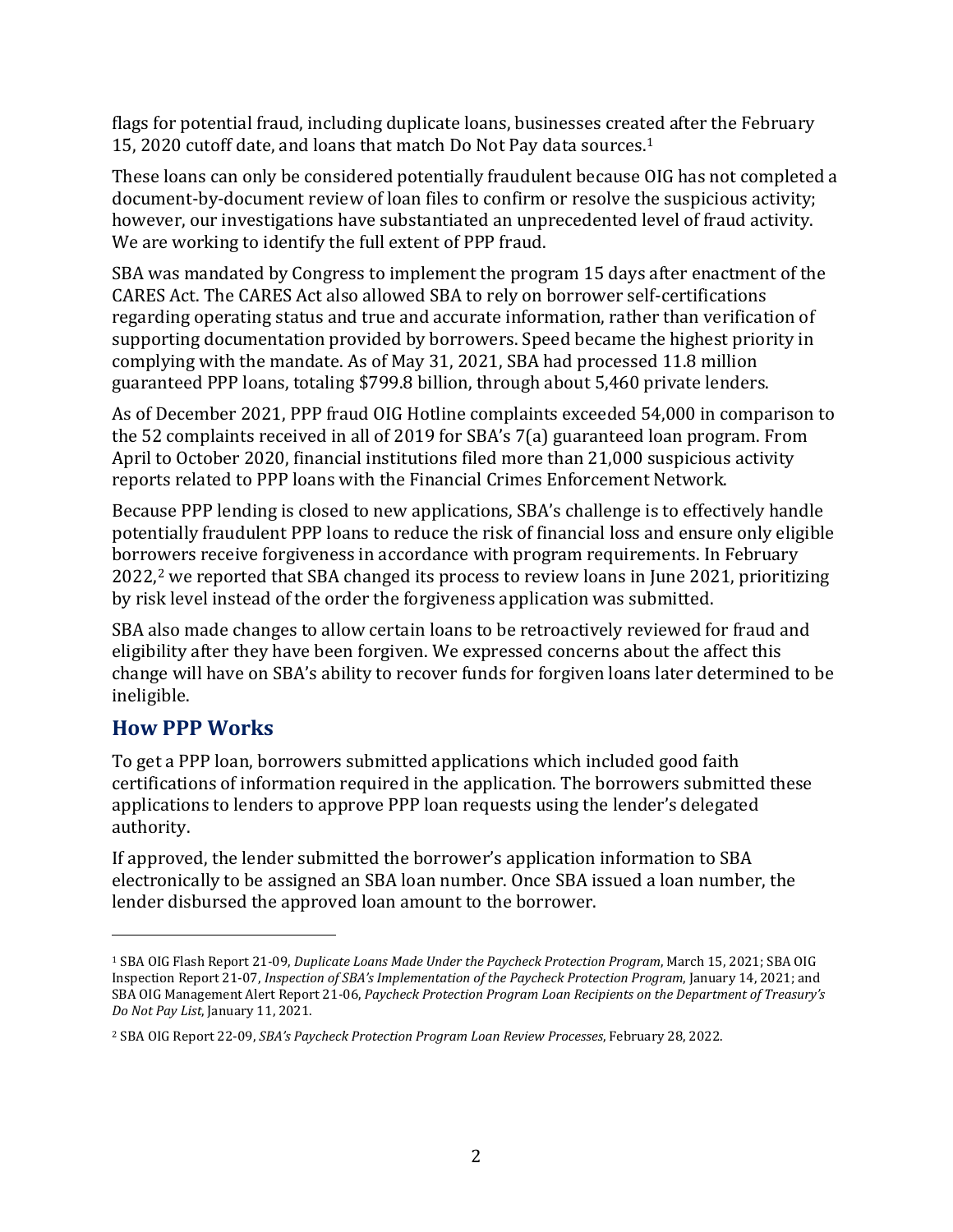To have loans forgiven, borrowers must complete and submit the PPP loan forgiveness application to the lender. The lender then has 60 days to review the application and make a loan forgiveness decision to SBA.

The lender may deny the loan forgiveness amount in full or in part. Once SBA receives the lenders decision, SBA is required to remit the appropriate forgiveness amount to the lender within 90 days.

## **Results**

SBA did not have an organizational structure with clearly defined roles, responsibilities, and processes to manage and handle potentially fraudulent PPP loans. In addition, the agency did not establish a centralized entity to design, lead, and manage fraud risk because the agency did not establish a sufficient fraud risk framework. Management stated this was partly due to the speed of the delivery of PPP and the continuous and rapid discovery of different kinds of fraud schemes.

In addition, lenders were not always clear on how to handle PPP fraud or recover funds obtained fraudulently from the PPP that remained in the borrower's account. This occurred because SBA did not provide lenders sufficient specific guidance to effectively handle potentially fraudulent PPP loans. According to SBA officials, there was a significant increase in lenders requesting specific guidance from SBA to ensure they met agency requirements and handled fraud appropriately. However, SBA officials said lenders already had industry regulations for fraud, which could have served as guidance for handling PPP fraud.

These gaps weakened SBA's ability to actively reduce and combat fraud and increased the risk of fraudulent and ineligible applicants receiving PPP loans and loan forgiveness.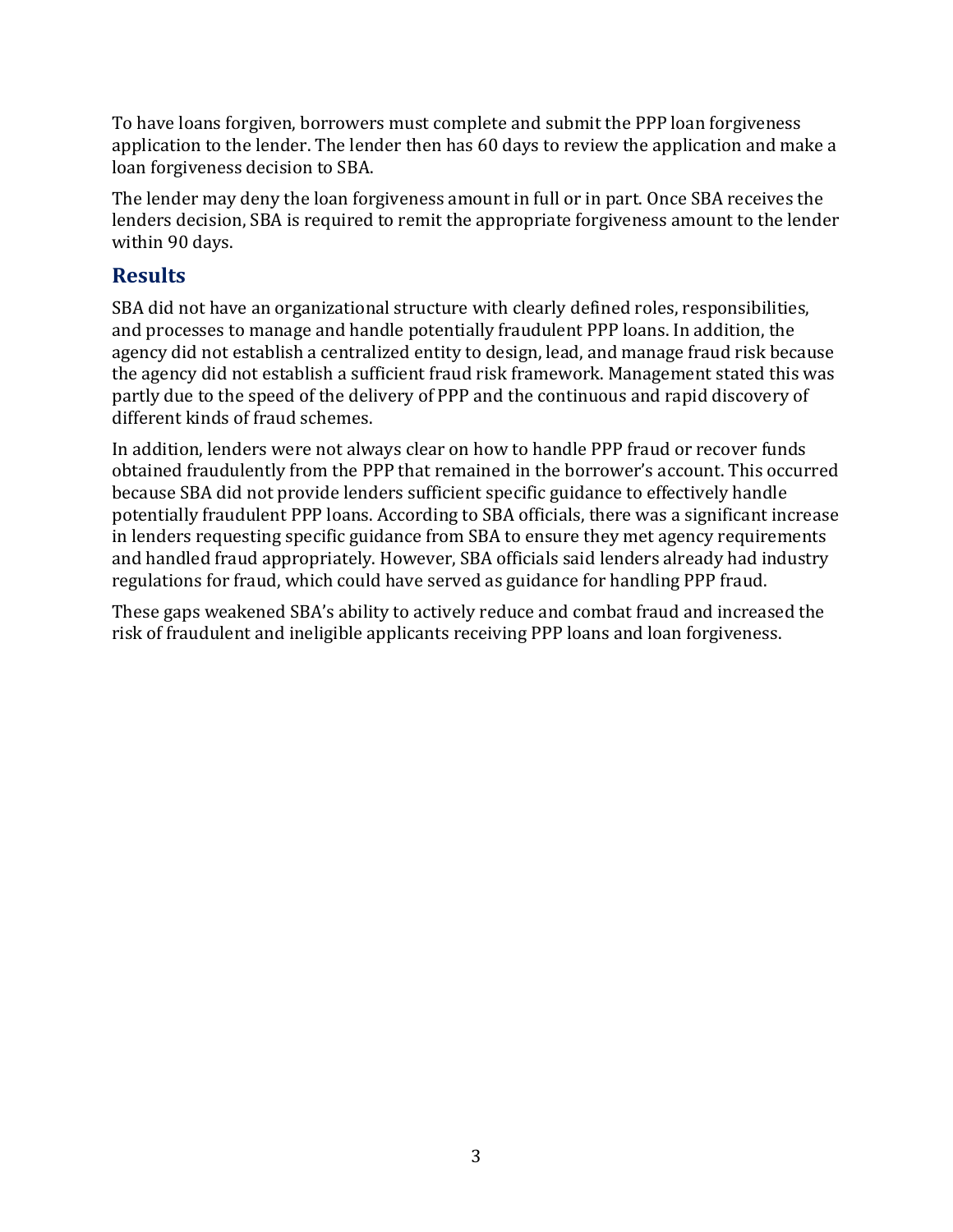## **Finding 1: SBA Did Not Establish Clearly Defined Roles, Responsibilities, and Processes to Manage Potentially Fraudulent PPP Loans**

SBA did not have an organizational structure with clearly defined roles, responsibilities, and processes to manage and handle potentially fraudulent PPP loans across the program. In addition, the agency did not establish a centralized entity to design, lead, and manage fraud risk as recommended in the Government Accountability Office's (GAO) *A Framework for Managing Fraud Risks in Federal Programs*. [3](#page-7-0)

## **Roles and Responsibilities**

The *Standards for Internal Control in the Federal Government* recommends management establish an organizational structure, assign responsibility, and delegate authority to key roles to achieve program objectives. Management should create documented processes and policies for the organization's internal controls.[4](#page-7-1)

SBA did not clearly designate points of contacts for handling various aspects of fraud in the program and define their roles and responsibilities. The agency did not establish a centralized entity to ensure a consistent and effective approach to managing, coordinating, and leading efforts to handle potentially fraudulent PPP loans.

We found SBA's Office of Capital Access and Office of General Counsel were in supportive roles and involved in only a portion of the fraud risk effort. Within the Office of Capital Access and Office of General Counsel, SBA developed general roles and responsibilities for each of its offices that were not specific to the PPP.

During our meetings with each SBA office, we learned the following information about the roles of the program offices:

- The Office of Financial Assistance, in coordination with the Office of General Counsel and the Department of the Treasury, updated regulations, policies, and procedures for the PPP. Also, during PPP implementation, SBA coordinated with the Department of the Treasury to issue interim final rules and frequently asked questions.
- The Office of Performance Systems Management developed, monitored, and maintained systems such as E-Tran, which supports the 7(a) loan program, including the PPP.
- The Office of Financial Program Operations identified, tracked, and referred instances of PPP fraud to OIG. The office's support contractor performed automated screenings and manual reviews of PPP loans.
- The Office of Credit Risk Management monitored lenders and was mainly a liaison between the lenders that reported PPP fraud and other SBA offices, such as the Office of Financial Program Operations, the Office of General Counsel, and OIG.

<span id="page-7-0"></span><sup>3</sup> GAO-15-593SP, *A Framework for Managing Fraud Risks in Federal Programs*, July 2015.

<span id="page-7-1"></span><sup>4</sup> GAO-14-704G, *Standards for Internal Control in the Federal Government*, September 2014.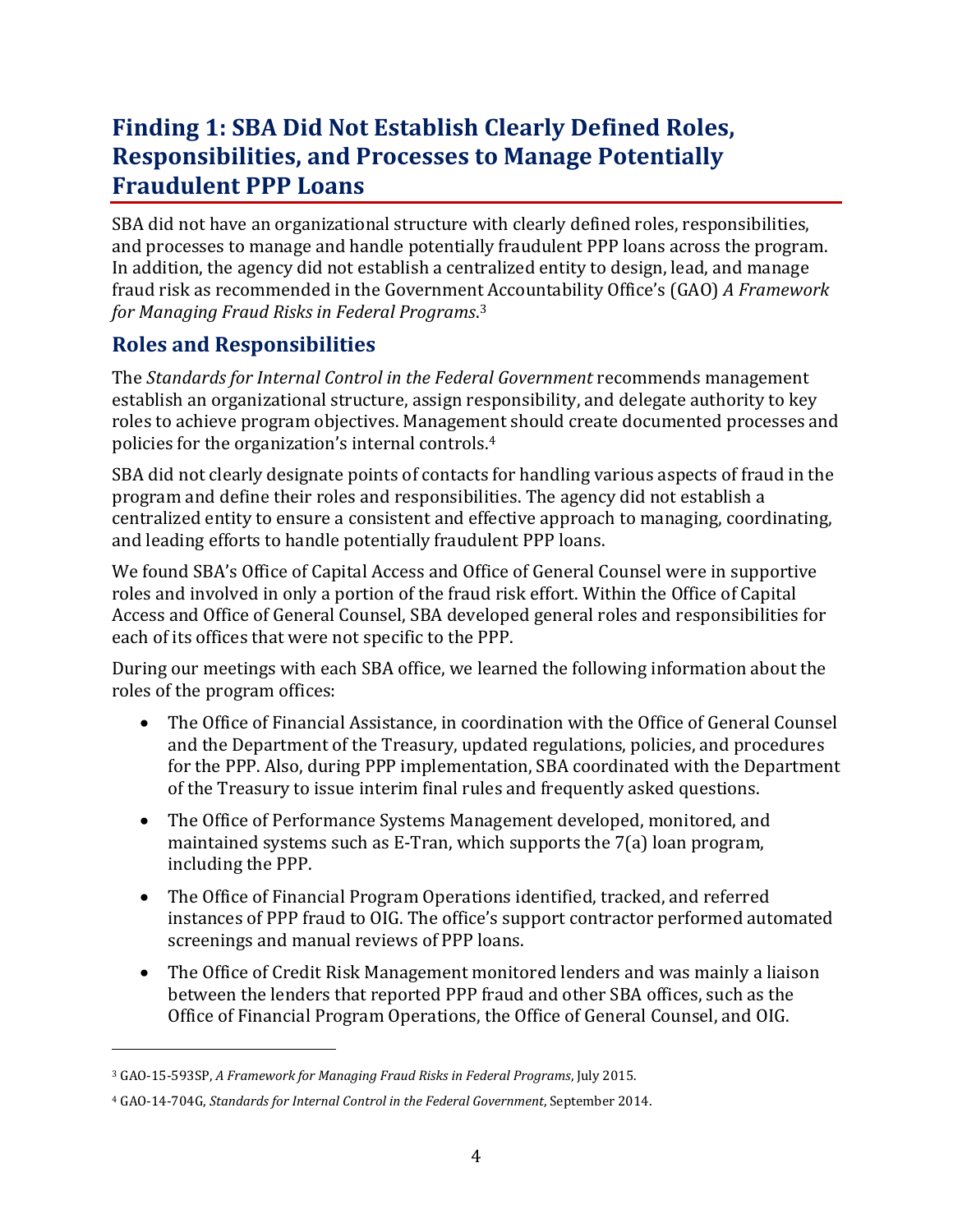• The Office of General Counsel provided legal services to all SBA offices, including the Office of Capital Access. The Office of General Counsel was only involved in handling PPP fraud when meeting an office's request to provide legal advice or assistance.

#### **Processes**

None of the Office of Capital Access suboffices had sufficient written guidance outlining the process to identify, address, and resolve potentially fraudulent PPP loans. The written guidance in place was either highly general or not specific to the program office's role in the PPP.

For example, SBA officials referred us to Interim Final Rules, Frequently Asked Questions, Standard Operating Procedures, and the PPP Loan Review Plan as the written guidance relating to SBA's handling of potentially fraudulent PPP loans. However, these documents just contained general statements on SBA preventing fraud, waste, and abuse within the PPP.

In addition, SBA officials could not provide detailed written documentation describing how officials within the offices of Capital Access and General Counsel were to handle potentially fraudulent PPP loans. SBA did not clearly document officials' involvement in leading, designing, and managing fraud risk activities to ensure a consistent and effective approach to handling potentially fraudulent PPP loans.

Officials told us they were not provided sufficient guidance on their specific roles and responsibilities in handling potentially fraudulent PPP loans. This occurred because SBA had not established a centralized entity to manage the program consistently.

The PPP Loan Review Plan provided an overview of SBA's loan review processes, including overall processes for the office's support contractor. However, the loan review plan was not a comprehensive fraud risk framework. The plan did not specify the roles and responsibilities of all SBA officials involved in handling PPP fraud and related procedures.

For example, the loan review plan says if SBA determined a borrower was ineligible, the agency could seek repayment of the outstanding PPP loan balance or pursue other available remedies. However, the plan did not specifically outline the processes for how SBA would seek repayment and did not provide specifics on the other available remedies.

SBA officials within the Office of Capital Access's program offices were not always clear on the roles and processes of other offices. For example, an Office of Financial Assistance official told us they did not have formal internal processes for handling potentially fraudulent PPP loans and referred us to the Office of Financial Program Operations. When we met with the Office of Financial Program Operations, an official told us the PPP guidance does not address fraud and referred us back to Office of Financial Assistance for formal processes.

Because instructions were minimal, SBA officials we interviewed said they developed their own informal and ad hoc processes to deal with potential fraud as it occurred. According to SBA officials within the various OCA offices, each office had their own informal process regarding their involvement with handling potentially fraudulent PPP loans.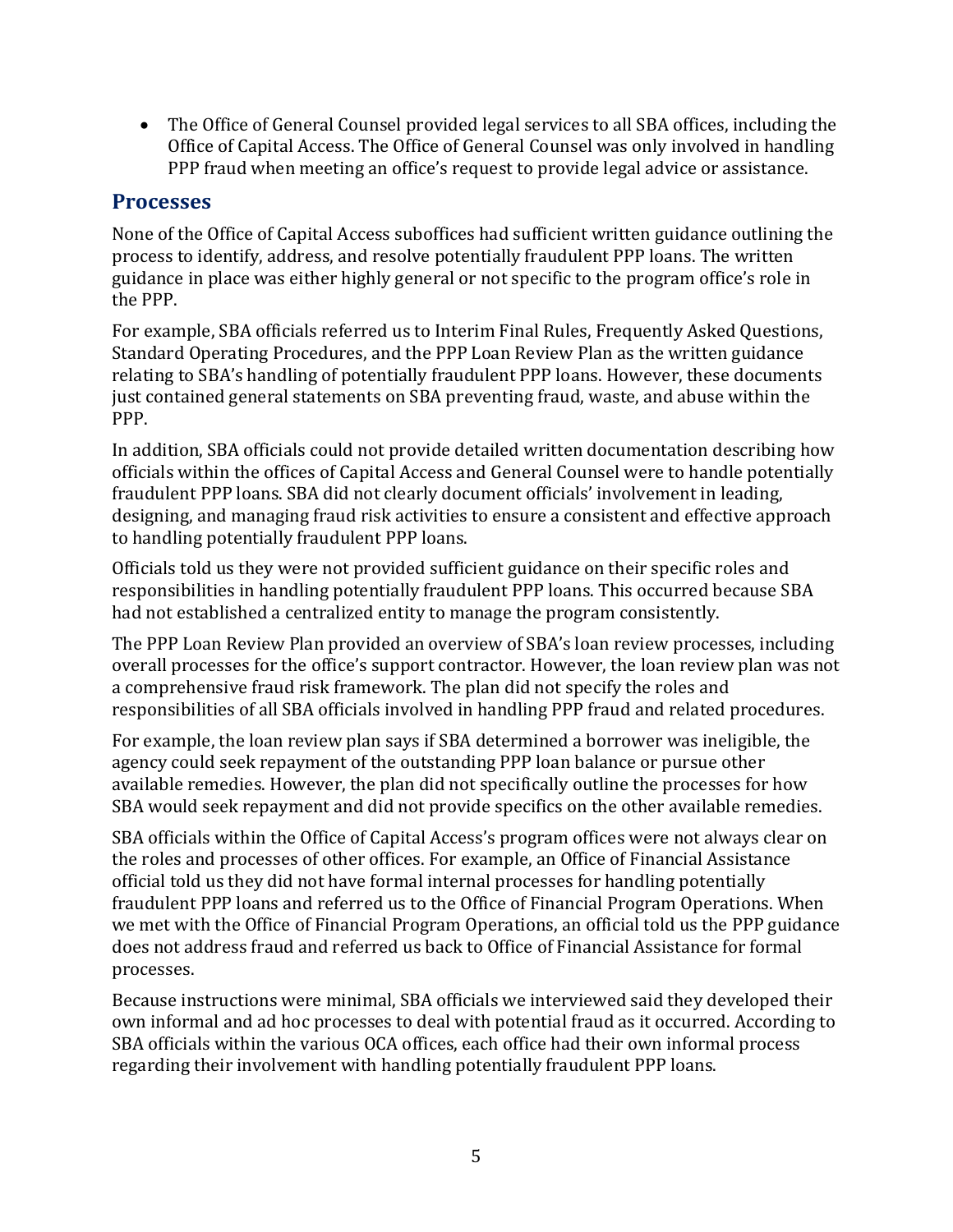These conditions occurred because SBA did not establish a sufficient fraud risk framework at the start and throughout PPP implementation. SBA officials told us they did not formalize roles and responsibilities and establish sufficient written processes to handle potential fraud because they had to launch the PPP 15 days after enactment and the immediate problem of constantly having to combat rapidly evolving fraud schemes.

The absence of a sufficient fraud risk framework did not allow for the mitigation of fraud risk or the establishment of controls to decrease fraud risk. Without a sufficient fraud framework, the agency increased the risk of fraudulent and ineligible applicants receiving PPP loans, which is evident in the unprecedented increase in government-wide investigative activities and audit results stemming from the PPP.

Our investigations have substantiated an unprecedented level of fraud activity. Our analysis of PPP loan data as of August 2020 identified more than 70,000 potentially fraudulent PPP loans totaling more than \$4.6 billion. Additionally, we received over 54,000 PPP related OIG Hotline complaints.

In February 2022, we reported SBA made changes to its loan review process in June 2021.[5](#page-9-0) In part, the changes allowed SBA to forgive certain loans before reviewing the loans for eligibility and fraud. We expressed concerns regarding the impact this change will have on SBA's ability to recover funds for forgiven loans later determined to be ineligible.

When implementing controls for PPP forgiveness or similar programs in the future, SBA must develop written processes that are clear, comprehensive, and complete to effectively mitigate fraud and help ensure only eligible borrowers receive funds or loan forgiveness.

## **Actions to Reduce Fraud Risks**

During the implementation of PPP, SBA implemented or initiated action on all of the OIG recommendations to strengthen internal controls and reduce fraud risks.<sup>[6](#page-9-1)</sup> For example, SBA required verification that businesses were established before the mandated date and that loan applicants were not included on Treasury's Do Not Pay data sources.

In October 2020, SBA developed and implemented its loan review plan to establish guidelines for loan and forgiveness reviews. SBA made significant changes to this plan in June 2021. SBA also used a contractor's automated review tool and the PPP Platform to analyze loans for fraud and eligibility.

In March 2021, GAO recommended that SBA conduct and document a fraud risk assessment for the PPP and develop a strategy that outlines specific actions to monitor and manage fraud risks in the PPP on a continuous basis. [7](#page-9-2)

Although the PPP ended May 31, 2021, SBA hired a contractor in June 2021 to conduct a fraud risk assessment. The contractor's report, dated October 29, 2021, identified known and emerging fraud vulnerabilities, aligned the vulnerabilities to fraud risks, incorporated

<span id="page-9-0"></span><sup>5</sup> SBA OIG Report 22-09, *SBA's Paycheck Protection Program Loan Review Processes*, February 28, 2022.

<span id="page-9-1"></span><sup>6</sup> SBA OIG Memorandum, "Key Recommendations Based on Lessons Learned from Prior COVID-19 Economic Injury Disaster and Paycheck Protection Program Loan Programs," December 23, 2020.

<span id="page-9-2"></span><sup>7</sup> GAO-21-387, *COVID-19: Sustained Federal Action is Crucial as Pandemic Enters Its Second Year*, March 2021.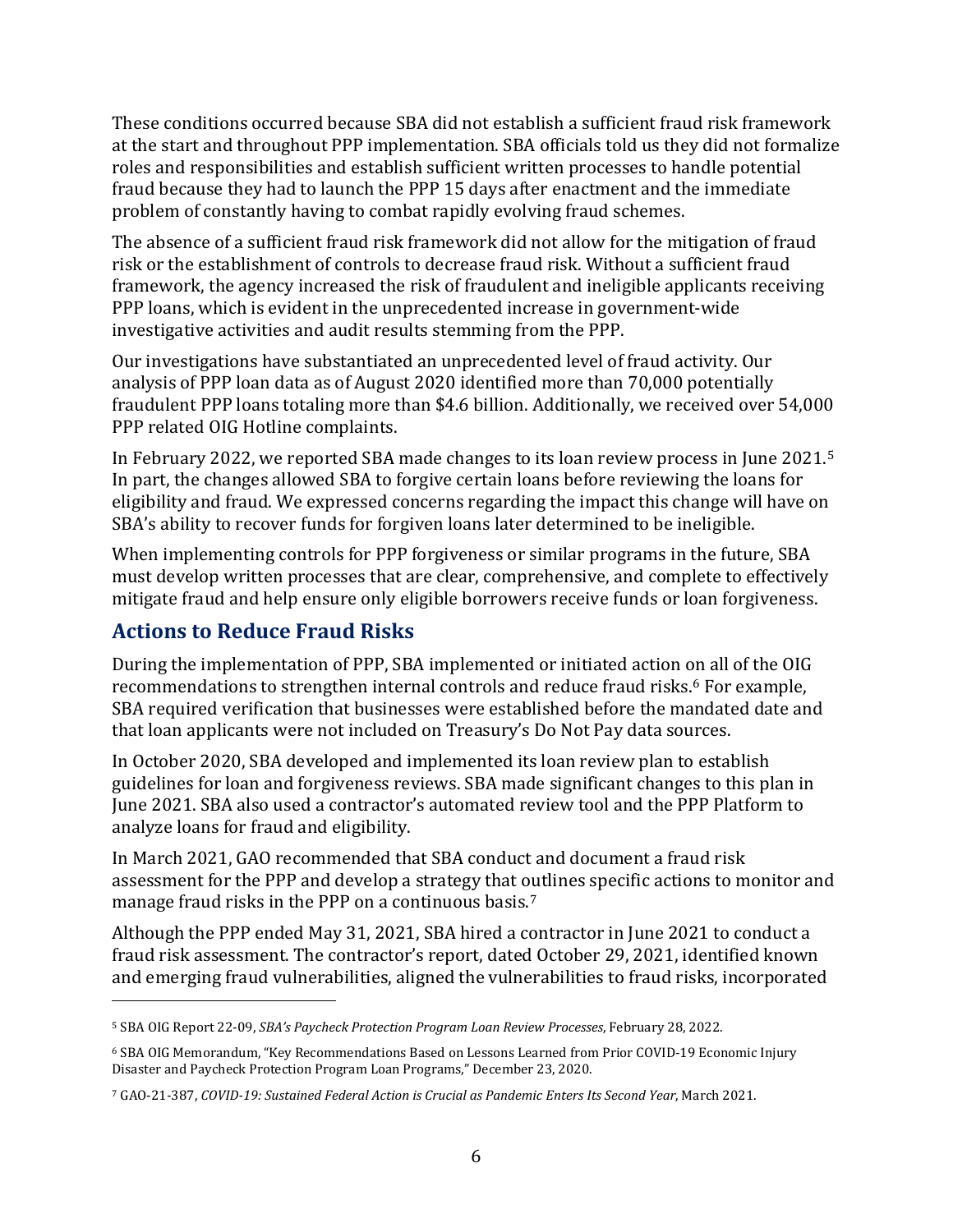SBA's mitigation strategies to date, and provided risk response recommendations to support addressing the accepted fraud risks.

As of March 10, 2022, GAO's recommendations remained open. We will continue to monitor SBA's actions related to the contractor's identified risks, which we have reported in our past reports.

Additionally, to be effective and avoid operating in a pay-and-chase environment, the Office of Management and Budget recommends Executive Offices prioritize efforts to prevent improper payments from occurring.<sup>[8](#page-10-0)</sup> The reason for this is not only to avoid the improper payment but also to avoid expending resources to try and recover the overpayment. Building a strong control environment is essential because fraudulent activities can occur at any time during the life cycle of PPP loans, from origination to forgiveness and repayment. Additionally, establishing procedures to mitigate fraud would set a solid foundation for similar future programs.

On February 24, 2022, SBA established a Fraud Risk Management Board, nearly a year after the PPP ended May 31, 2021. According to the charter, the board will serve as the designated antifraud entity responsible for oversight and coordination of SBA's fraud risk prevention, detection, and response activities.

If effective, this action should address our concern about the agency not establishing a centralized entity to design, lead, and manage fraud risk. We are not making a recommendation regarding this matter. However, we will continue to monitor the activities of the fraud risk board to reduce fraud risks and develop effective antifraud controls.

### **Recommendation**

We recommend the Administrator direct the Associate Administrator of the Office of Capital Access to:

1. Establish clearly defined and detailed roles, responsibilities, and processes for all SBA offices and officials responsible for managing and handling potentially fraudulent PPP loans to reduce the risk of ineligible applicants receiving PPP forgiveness and the risk of fraud and financial loss in the PPP and when implementing similar future programs.

<span id="page-10-0"></span><sup>8</sup> Office of Management and Budget Memorandum M-21-19, "Transmittal of Appendix C to OMB Circular A-123, Requirements for Payment Integrity Improvement," March 5, 2021.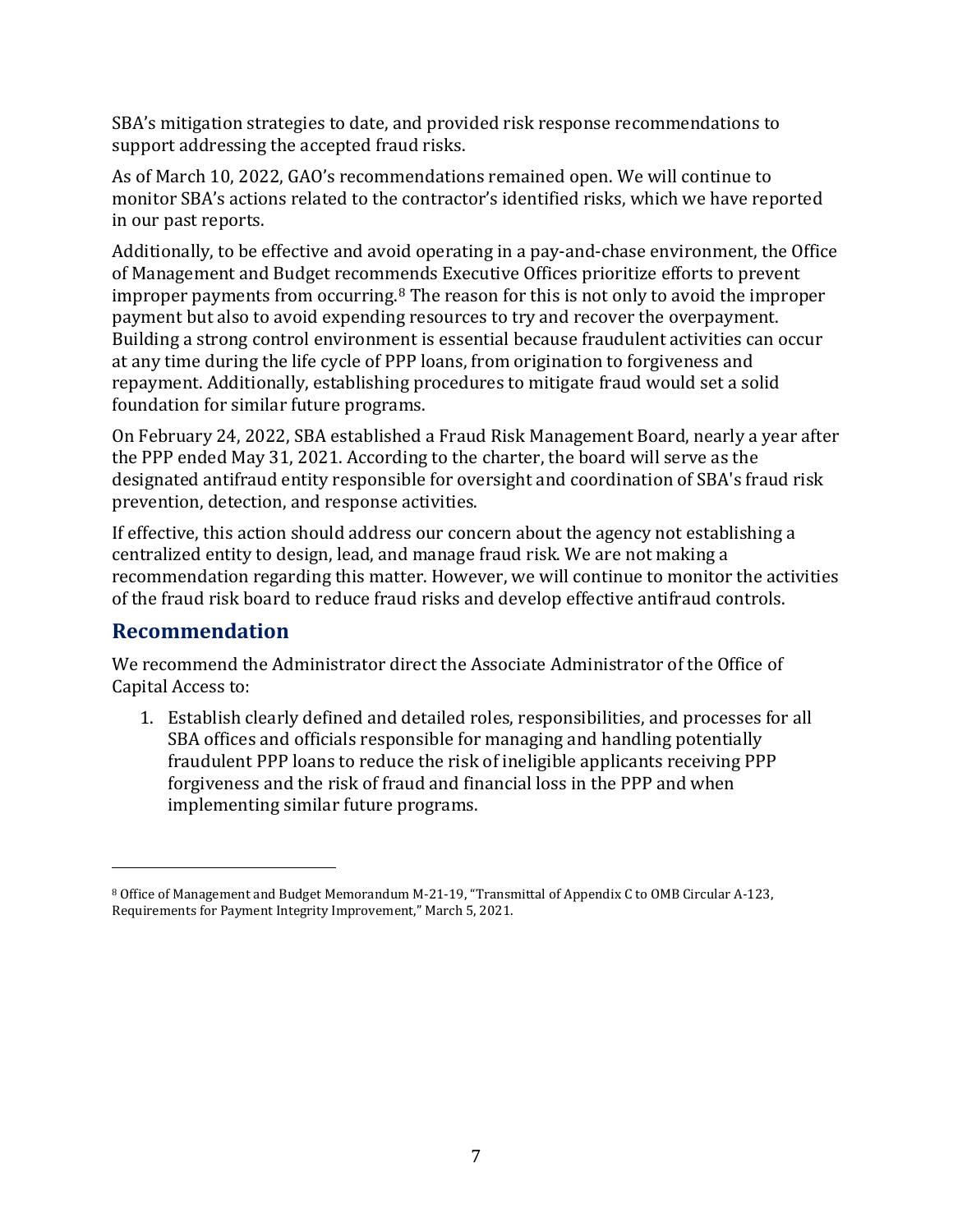## **Finding 2: SBA Did Not Provide Comprehensive Fraud Guidance to Lenders**

Lenders were not always clear on how to handle PPP fraud or recover funds obtained fraudulently from the PPP that remained in the borrower's account. This occurred because SBA did not provide lenders specific and sufficient guidance to effectively identify, track, address, and resolve potentially fraudulent PPP loans.

SBA informed lenders to refer potentially fraudulent PPP loans to OIG. The methods SBA used to inform lenders included informal emails, phone calls, and SBA-written guidance with a link to the SBA OIG Hotline complaint portal. However, SBA stated it did not provide specific guidance to lenders because it believed that lenders already had industry regulations regarding fraud, which could serve as guidance for handling PPP fraud.

Because of the size and scope of the PPP and delegated authority given to lenders, specific guidance would have better prepared lenders to handle the large volume of fraudulent loans they received. Federal internal control standards recommend management implement internal controls by documenting responsibilities and providing guidance.[9](#page-11-0)

Consequently, the agency had a responsibility to issue sufficient and specific guidance to the lenders. GAO recommended that agencies develop and implement a strategy with specific control activities to reduce fraud risks and collaborate to help ensure effective implementation. This included developing, documenting, and communicating an antifraud strategy focusing on preventive control activities and establishing collaborative relationships with stakeholders.[10](#page-11-1)

SBA established a publicly available PPP webpage for lender information and resources, which included general guidance and documents SBA issued on PPP, such as Interim Final Rules, Frequently Asked Questions, Letters from the SBA Administrator, Lender Notices, and lender and borrower forms. However, none of the references provided specific guidance to lenders for handling PPP fraud.

Instead, SBA informally advised individual lenders that investigating potential fraud, filing a petition to recover any funds seized on PPP loans, and recovering the funds was the lender's responsibility and obligation.

According to SBA officials, there was a significant increase in lenders requesting specific guidance from SBA to ensure they met agency requirements and handled fraud appropriately. To address the increase in lender inquiries, SBA officials said they informally emailed and called individual PPP lenders.

However, with the significant increase in volume and various types of lender inquiries SBA received, SBA managers should have provided formal and consistent guidance to ensure lenders had the information they needed to handle fraud.

<span id="page-11-0"></span><sup>9</sup> GAO-14-704G, *Standards for Internal Control in the Federal Government*, September 2014.

<span id="page-11-1"></span><sup>10</sup> GAO-15-593SP, *A Framework for Managing Fraud Risks in Federal Programs*, July 2015.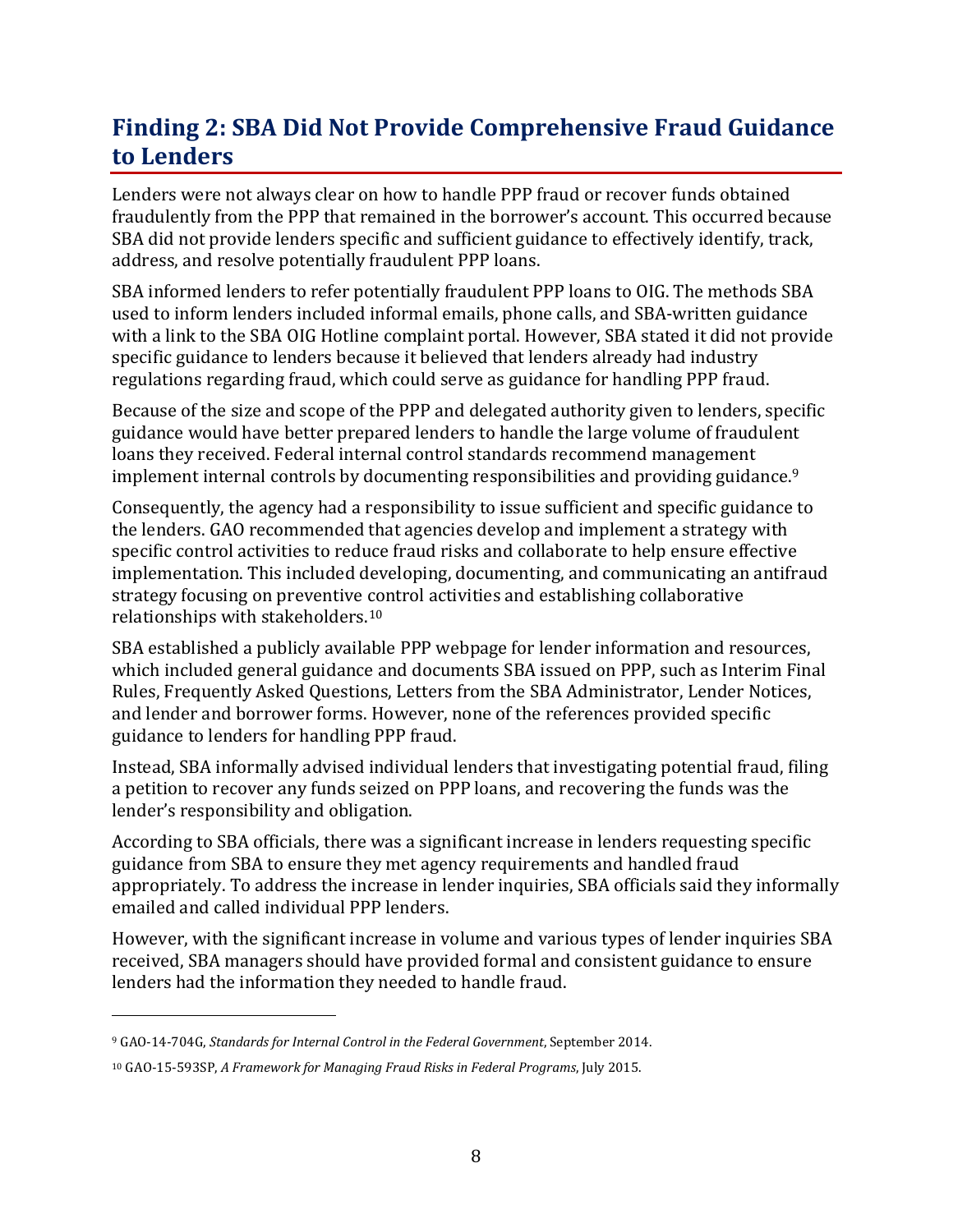For example, from May 2020 through August 7, 2021, the Office of General Counsel received at least 2,800 inquiries from PPP lenders. The PPP lenders included online lenders, called financial technology lenders or fintechs, that generally had less experience with SBA and dealing with fraud.

PPP lenders requested guidance from the agency on how to

- report evidence of systemic fraud in the PPP,
- identify whether a particular pattern was fraud required to be reported to OIG,
- handle fraudulent PPP applicants rejected for a loan,
- determine whether the lenders were required to report fraudulent applicants,
- handle the large volume of fraudulent applications lenders were receiving,
- handle flagged PPP loans,
- handle PPP loans in bankruptcy that involve false certifications and fraud,
- act on borrowers indicted for fraud,
- recover fraudulently obtained funds from PPP loans still remaining in the borrower's account as well as funds the borrower had withdrawn,
- handle seized funds from PPP loans.
- continue servicing the loan, such as whether a lender can apply for forgiveness or request a purchase guaranty when the borrower has been charged with fraud.

### **Lenders Turned to OIG**

Before the PPP, OIG investigative agents had little to no historical interaction with lenders in the regular SBA 7(a) guaranteed loan program. However, OIG also received a high volume of requests for guidance from lenders and financial institutions on how to handle potentially fraudulent PPP loans.

OIG has received inquiries from lenders requesting guidance on how to

- handle flagged PPP loans,
- flag a street address suspected of PPP fraud,
- return remaining funds for potentially fraudulent PPP loans,
- report individuals suspected of committing fraud on PPP loans,
- handle deposits from potentially fraudulent PPP loans,
- handle the remaining unspent funds that a borrower received from a potentially fraudulent PPP loan.

In March 2021, our Investigations Division in coordination with the U.S. Secret Service Office of Investigations issued an alert to financial institutions about PPP fraud indicators, suspicious activity report filings, returning potentially fraudulent PPP funds, and reporting fraudulent activities to law enforcement.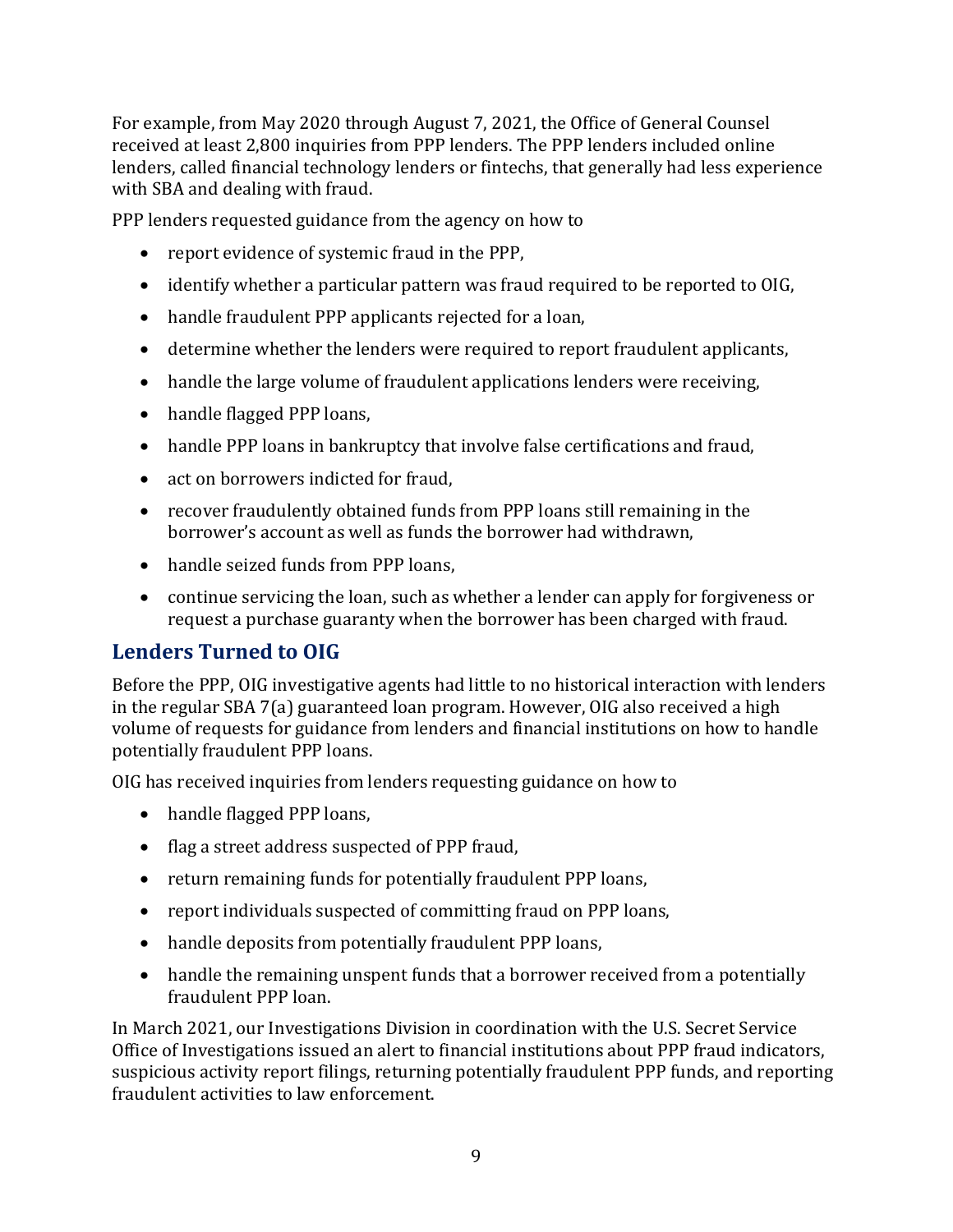SBA should have provided lenders specific guidance from the onset to identify, track, address and resolve potentially fraudulent loans. Establishing strong upfront controls helps ensure lenders know how to effectively handle fraud.

Working with lenders is essential because they work directly with borrowers and have the delegated authority to process and service the loans that SBA ultimately guarantees or forgives using taxpayer funds.

Because SBA did not provide specific guidance to lenders, they were faced with uncertainty on how to resolve issues they were uncovering. The lack of specific guidance for lenders increased the risk of guaranteeing and forgiving PPP loans for potentially fraudulent and ineligible applicants.

Providing lenders with specific guidance on addressing PPP fraud could establish a solid foundation for addressing fraud in similar programs in the future.

## **Recommendation**

We recommend the Administrator direct the Associate Administrator of the Office of Capital Access to:

2. Provide lenders formal guidance to effectively and consistently handle potentially fraudulent PPP loans and ensure lenders have sufficient guidance when implementing similar future programs.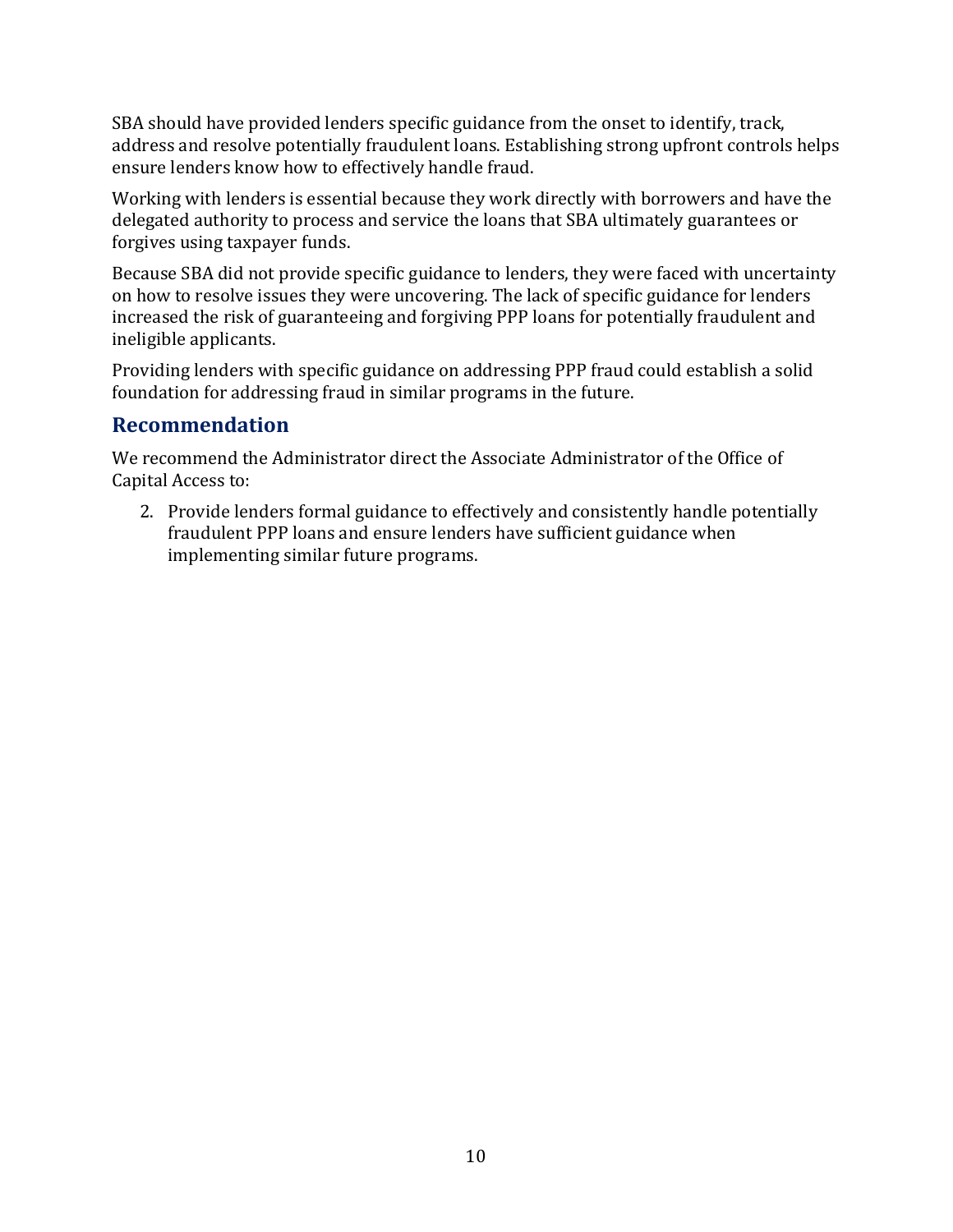# **Analysis of Agency Response**

SBA management provided formal comments to the draft report, which are included in Appendix C. Management generally agreed with the findings and agreed with both recommendations. Management provided implementation dates for the recommendations in separate correspondence, and its proposed actions will resolve both recommendations. We considered management's comments when preparing this final report.

### **Summary of Actions Necessary to Close the Recommendations**

The following section details the status of our recommendations and the actions necessary to close them.

#### **Recommendation 1**

Establish clearly defined and detailed roles, responsibilities, and processes for all SBA offices and officials responsible for managing and handling potentially fraudulent PPP loans to reduce the risk of ineligible applicants receiving PPP forgiveness and the risk of fraud and financial loss in the PPP and when implementing similar future programs.

#### **Status: Resolved**

SBA management agreed with the recommendation, stating that it will document the roles, responsibilities, and processes for all SBA offices and officials responsible for managing and handling potentially fraudulent PPP loans. SBA management stated that although SBA agrees with the recommendation, it does so with the belief that much has already been done in that regard during the last two years.

Management stated SBA can detect potential fraud at any point in the PPP lifecycle. At origination, up-front lender procedures, compliance checks, and hold codes helped detect fraud. All PPP loans have passed through SBA's automated screening tool, aggregate review tool, and machine learning tool prior to forgiveness being granted. As loans pass through each of these tools, they are flagged for indications of potential fraud, which are manually reviewed by third-party fraud experts and referred to the SBA's Office of Financial Program Operations and OIG if necessary.

SBA's Office of General Counsel (OGC) also took an active role in handling PPP fraud by assisting the Department of Justice and OIG on PPP civil and criminal cases and advising and informing lenders on numerous fraud issues. OGC worked with the U.S. Secret Service to seize fraudulent accounts and provide witnesses in many PPP prosecutions.

Although SBA management stated that the procedures and actions referenced above helped detect and combat fraud, as noted in the report, SBA did not establish clearly defined roles, responsibilities, and processes to manage and handle potentially fraudulent PPP loans across the program.

The absence of a sufficient fraud risk framework increased the risk of fraudulent and ineligible applicants receiving PPP loans, pushing SBA into a pay-and-chase environment. This is evident, as noted in the report, in the unprecedented increase in government-wide investigative activities and audit results, stemming from the PPP. We also recognized actions SBA subsequently took to reduce the fraud risks.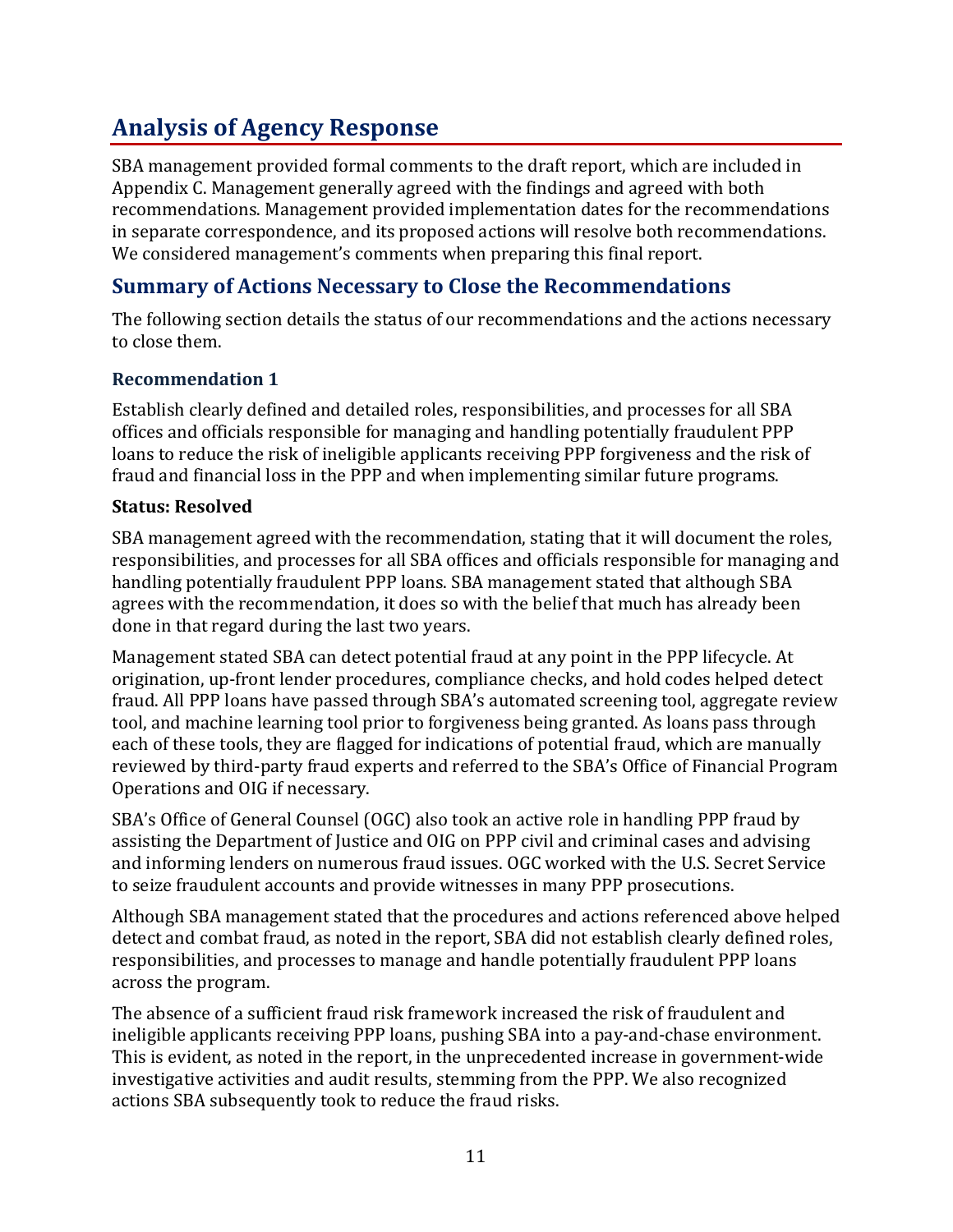SBA plans to complete final action on this recommendation by September 30, 2022. This recommendation can be closed when SBA provides evidence that they have established clearly defined and detailed roles, responsibilities, and processes for all SBA offices and officials responsible for managing and handling potentially fraudulent PPP loans. The defined roles, responsibilities, and processes should also serve as a foundation for future similar stimulus programs.

#### **Recommendation 2**

Provide lenders formal guidance to effectively and consistently handle potentially fraudulent PPP loans and ensure lenders have sufficient guidance when implementing similar future programs.

#### **Status: Resolved**

SBA management agreed with the recommendation, stating that the agency will work to consolidate its existing guidance on fraud and add any new guidance to lenders as appropriate. SBA will ensure lenders have sufficient guidance when implementing similar future programs.

SBA management identified a PPP Interim Final Rule, three SBA procedural notices, two SBA standard operating procedures, and other information as guidance for handling potentially fraudulent PPP loans. OCA developed a system of hold codes that included fraud, which was designed to prevent loan approval or granting forgiveness for loans suspected of being fraudulent. SBA management stated this was effective because many lenders held up loan forgiveness decisions until suspicion was cleared.

SBA management stated that once fraud was detected by either lenders or SBA officials, the requirement was clear that the case had to be referred to OIG. There is a system for dealing with fraudulent activity through the Bank Secrecy Act and other regulatory agencies. The nature of the PPP program required that assistance be given to small businesses as quickly as possible. Given the enormous magnitude of the PPP, it also required delegating the responsibility for making these loans to the lenders, who were responsible for their underwriting.

Although SBA management stated that the guidance and controls referenced by SBA were helpful in detecting and combating fraud, as noted in the report, the guidance was not specific and sufficient for lenders to effectively and consistently identify, track, address, and resolve potentially fraudulent PPP loans. SBA informed lenders that they should refer cases of fraud when detected. However, lenders were not always clear on how to handle PPP fraud, including recovering funds in borrower accounts that were obtained fraudulently.

SBA has responsibility for overseeing the PPP and reducing the risk of financial loss. The agency should ensure lenders have sufficient guidance to handle and resolve potentially fraudulent activity. SBA should provide information on the type of fraud lenders are finding and best practices for detecting and reporting that fraud to SBA and OIG. Specifically, SBA should instruct lenders on how to document and report the return of funds from the financial institution. This should include the reason for the return and any findings of fraud found by the financial institution and lender. In addition, SBA should provide instructions for lenders to report notice of seizures, forfeitures, and restitution to the SBA. The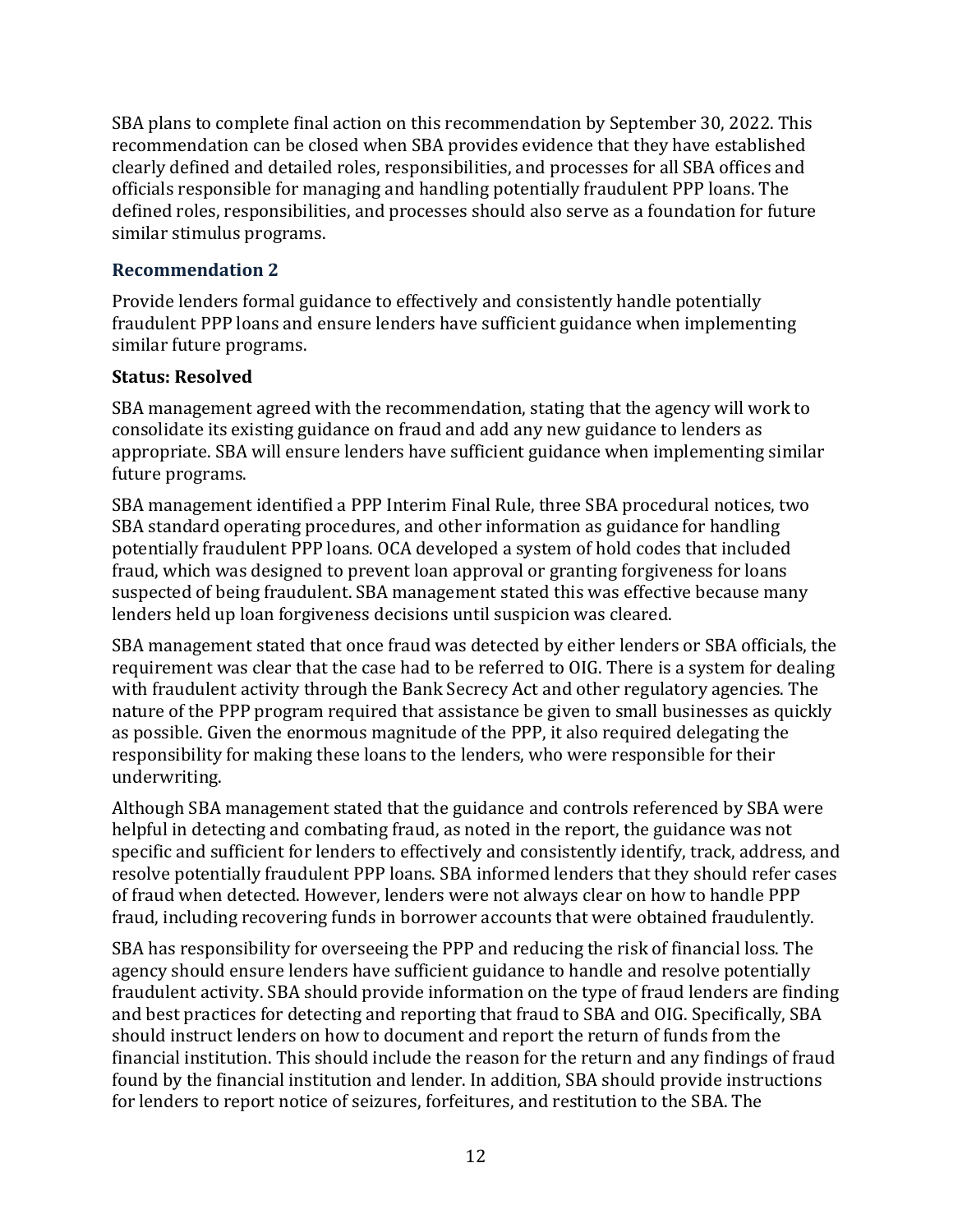instructions would help SBA properly flag loans for potential fraud and account for the loan balance. This would help determine if there are any funds due to the SBA if the loan had been forgiven or guaranteed purchased.

Management plans to complete final action on this recommendation by September 30, 2022. This recommendation can be closed when SBA provides evidence that it has provided lenders formal guidance to effectively and consistently handle potentially fraudulent PPP loans and ensure lenders have sufficient guidance when implementing similar future programs.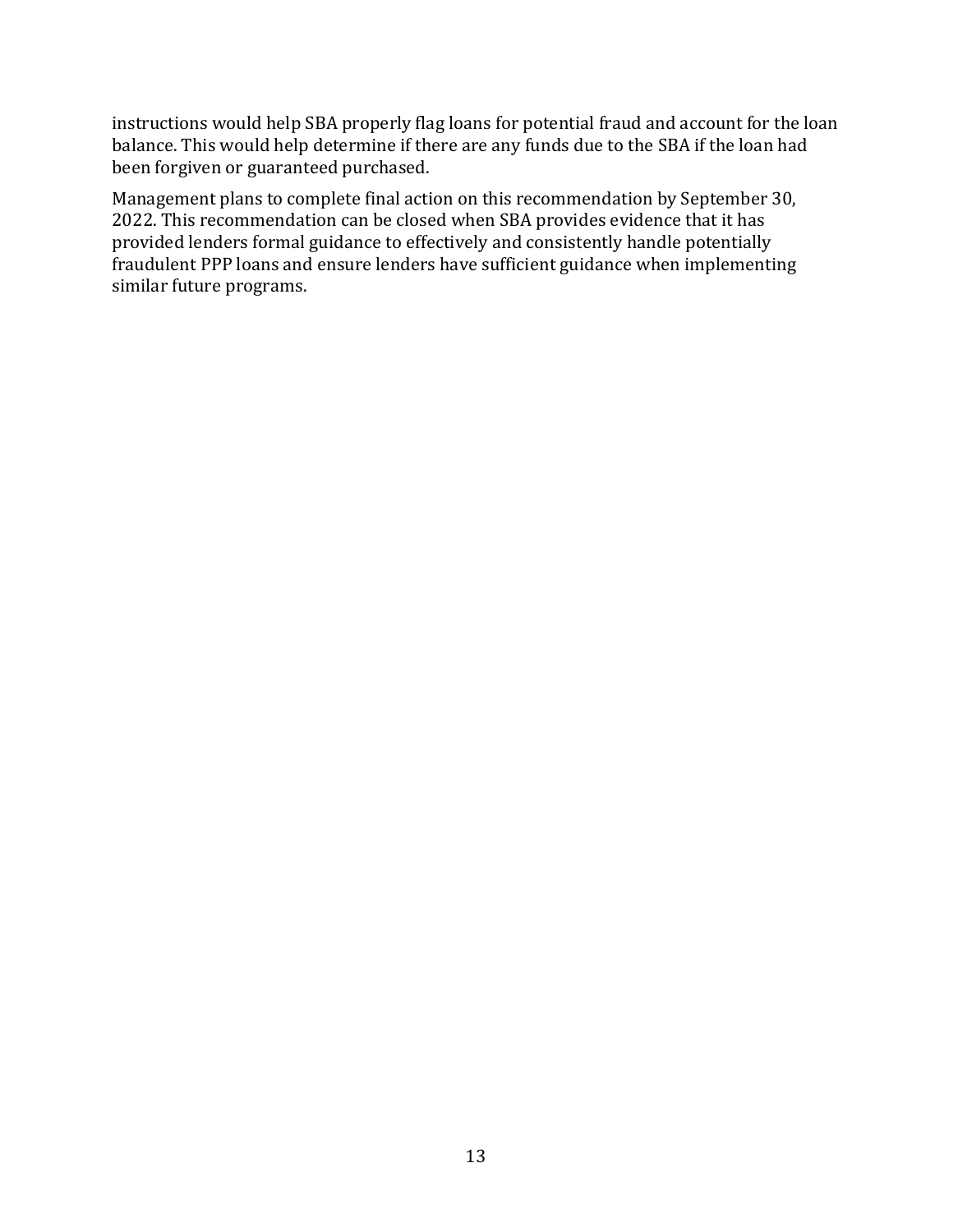# **Appendix A: Objective, Scope, and Methodology**

Our objective was to assess SBA's handling of potentially fraudulent PPP loans. We defined handling as identifying, tracking, addressing, resolving, referring, and reporting. To meet our objective, we reviewed relevant federal regulations, policies, procedures, and guidance, including the following:

- CARES Act
- PPP and Health Care Enhancement Act
- PPP Flexibility Act of 2020
- Extending Authority for Commitments for the PPP and Separating Amounts Authorized for other 7(a) loans
- Economic Aid to Hard-Hit Small Businesses, Nonprofits, and Venues Act
- American Rescue Plan Act of 2021
- PPP Extension Act of 2021
- PPP Interim Final Rules
- SBA criteria including Standard Operating Procedures (SOP), such as SOP 50-10-6, Lender and Development Company Loan Programs, and SOP 50-57-2, 7(a) Loan Servicing and Liquidation, PPP Frequently Asked Questions, Notices, and PPP Loan Review Plan
- GAO-15-593SP, *A Framework for Managing Fraud Risks in Federal Programs*
- GAO-14-704G, *Standards for Internal Control in the Federal Government*

In addition, we interviewed SBA officials from the Office of General Counsel and officials from various offices within the Office of Capital Access, including the Office of Credit Risk Management, Office of Financial Assistance, Office of Financial Program Operations, and Office of Performance Systems Management to understand SBA's processes for handling fraudulent PPP loans.

We sought to understand each office's involvement, any processes or criteria in place based on that involvement, and whether any system is maintained by that office to track PPP fraud. We obtained a walkthrough from the Office of Financial Program Operations support contractor to understand the contractor's role in the PPP loan review process, including automated screenings and manual reviews.

Our scope of work covered SBA roles and responsibilities, processes, procedures, and guidance for handling PPP loans from March 2020 to July 2021.

We conducted this inspection in accordance with the Council of Inspectors General on Integrity and Efficiency *Quality Standards for Inspection and Evaluation*. Those standards require that we plan and perform the evaluation to obtain sufficient and appropriate evidence to provide a reasonable basis for our findings and conclusions based on our objective. We believe that the evidence obtained provides a reasonable basis for our conclusions based on our objective.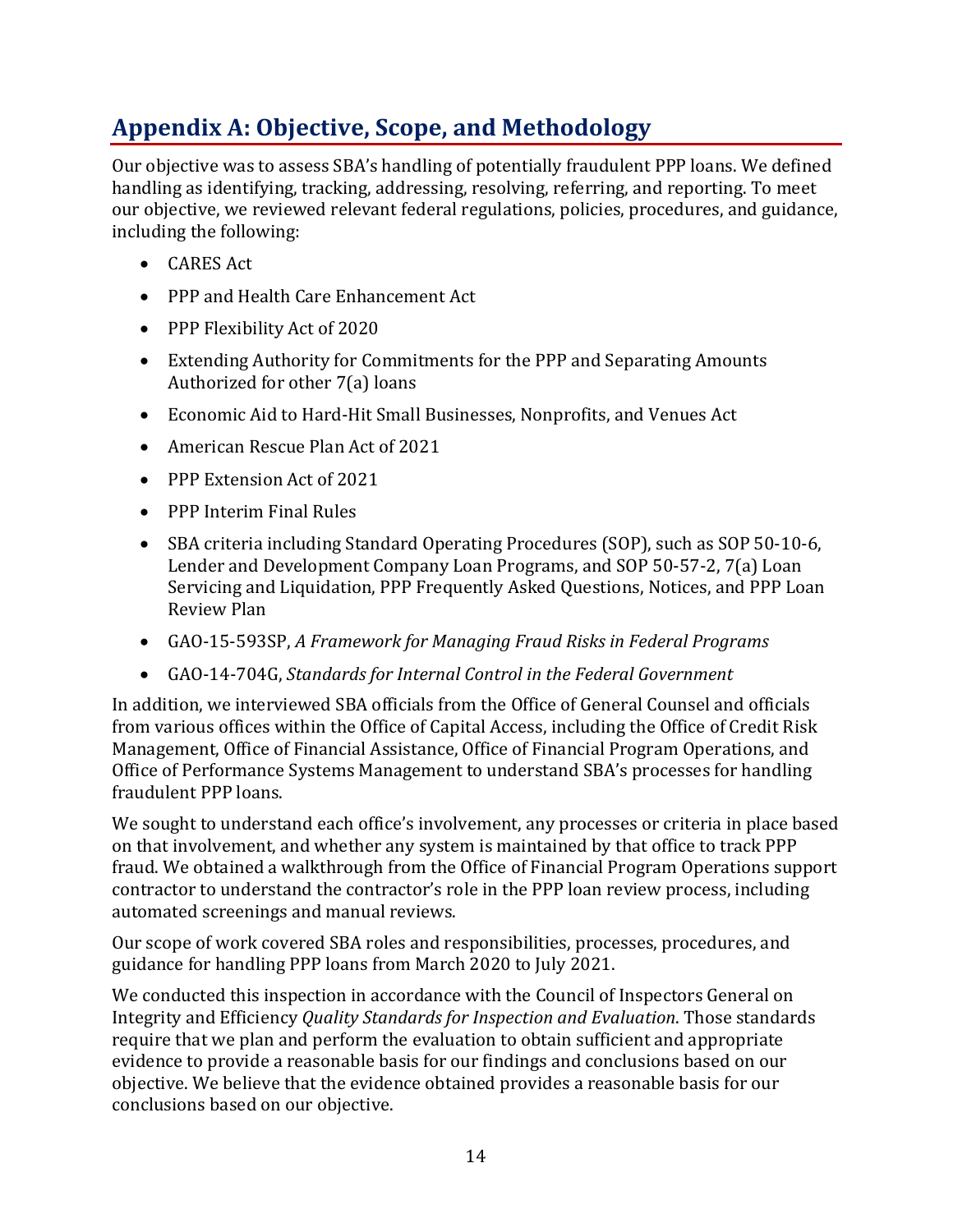## **Use of Computer-Processed Data**

We did not rely on computer-processed data for the purposes of this report.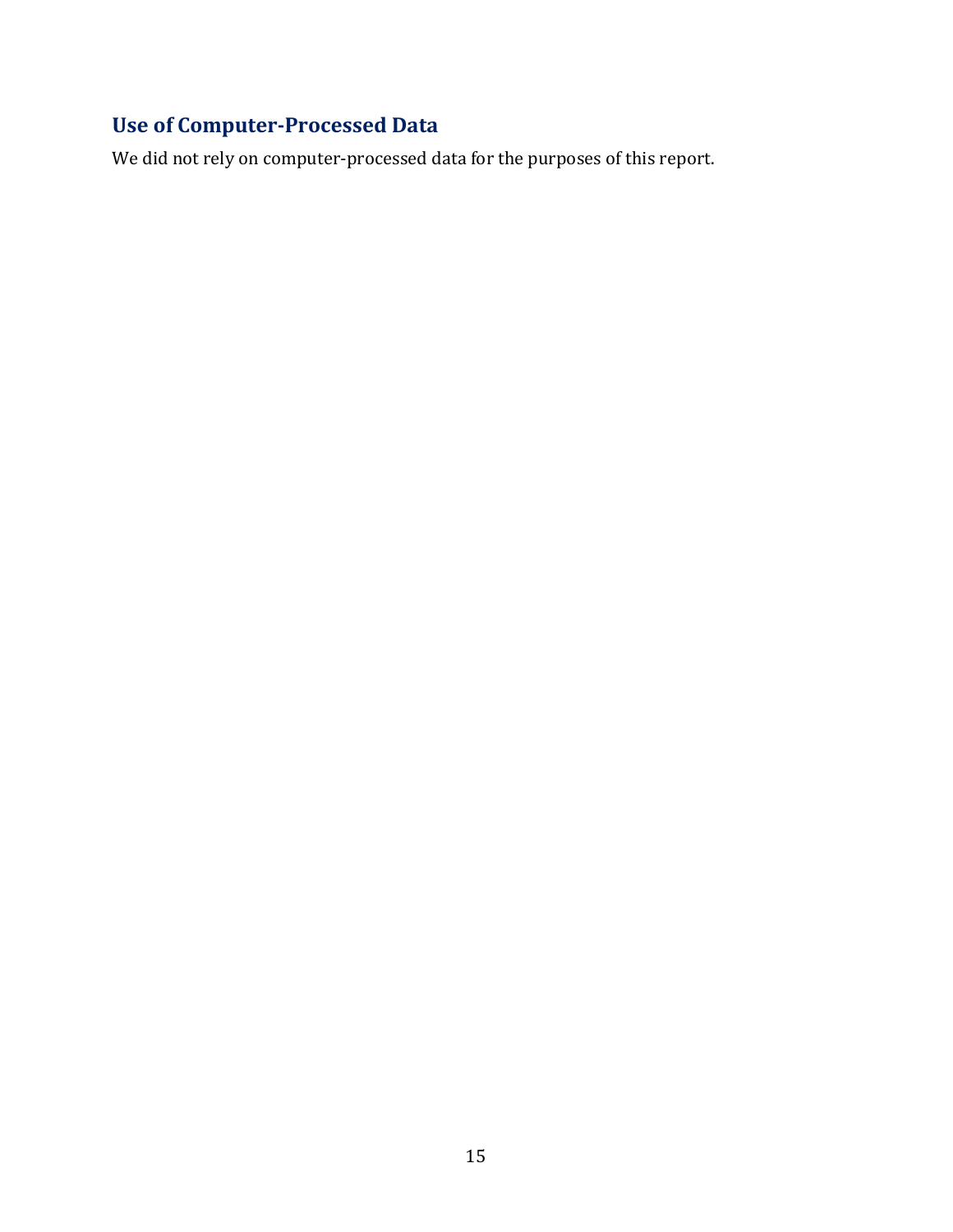# **Appendix B: Prior Audit Coverage**

| Report       | Title                                                                                                                                                              | Date                     |
|--------------|--------------------------------------------------------------------------------------------------------------------------------------------------------------------|--------------------------|
| <u>22-09</u> | <b>SBA'S Paycheck Protection Program</b><br><b>Loan Review Processes</b>                                                                                           | <b>February 28, 2022</b> |
| $21 - 19$    | <b>Small Business Administration's</b><br><b>Implementation of Recommended</b><br>Controls and the Economic Aid Act                                                | August 12, 2021          |
| <u>21-09</u> | Duplicate Loans Made Under the<br><b>Paycheck Protection Program</b>                                                                                               | March 15, 2021           |
| $21 - 07$    | Inspection of SBA's Implementation of<br>the Paycheck Protection Program                                                                                           | January 14, 2021         |
| $21 - 06$    | <b>Paycheck Protection Program Loan</b><br>Recipients on the Department of<br>Treasury's Do Not Pay List                                                           | January 11, 2021         |
| N/A          | "Key Recommendations Based on<br>Lessons Learned from Prior COVID-19<br>Economic Injury Disaster and<br>Paycheck Protection Program Loan<br>Programs" (Memorandum) | December 23, 2020        |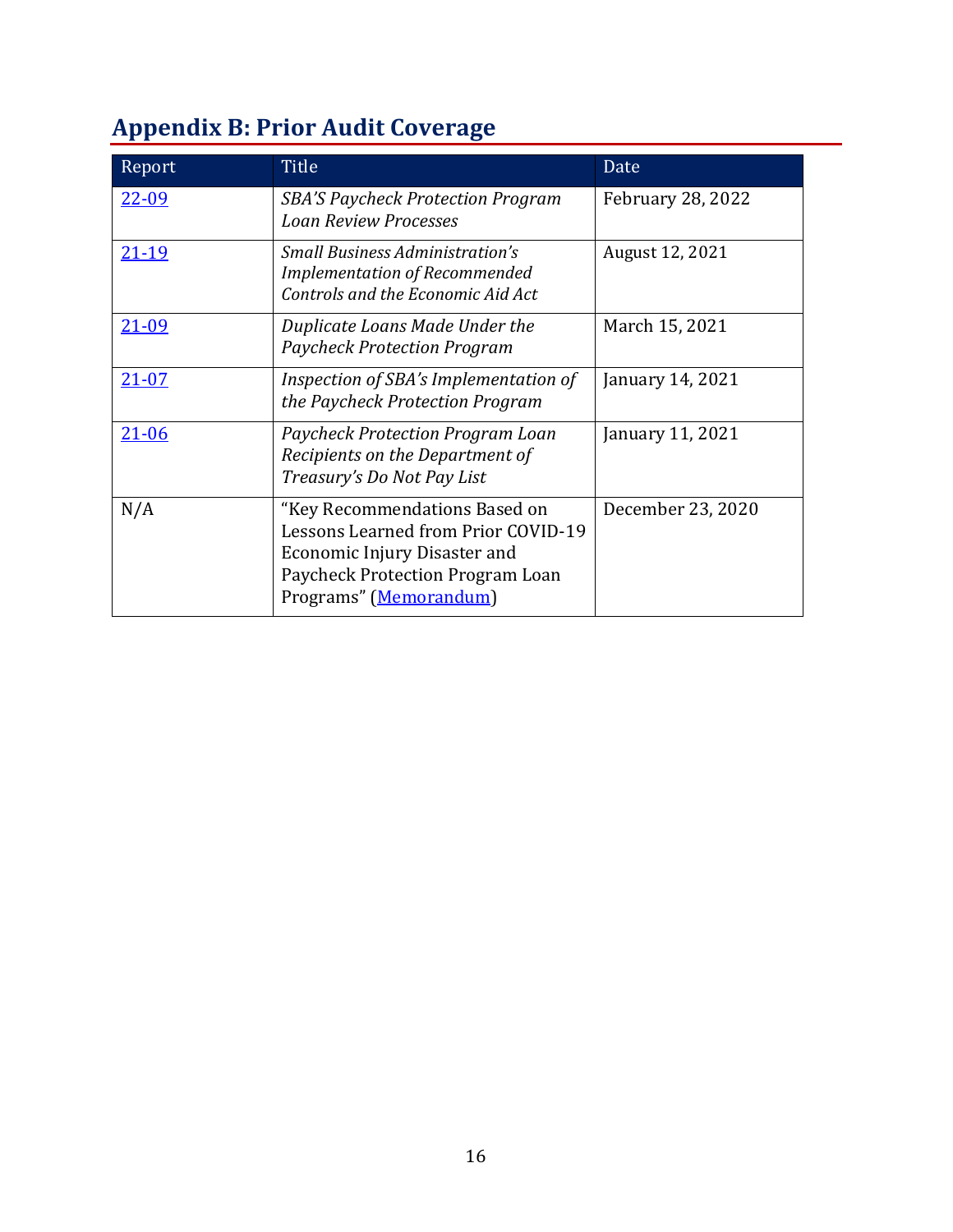# **Appendix C: Management Comments**

SBA RESPONSE TO INSPECTION REPORT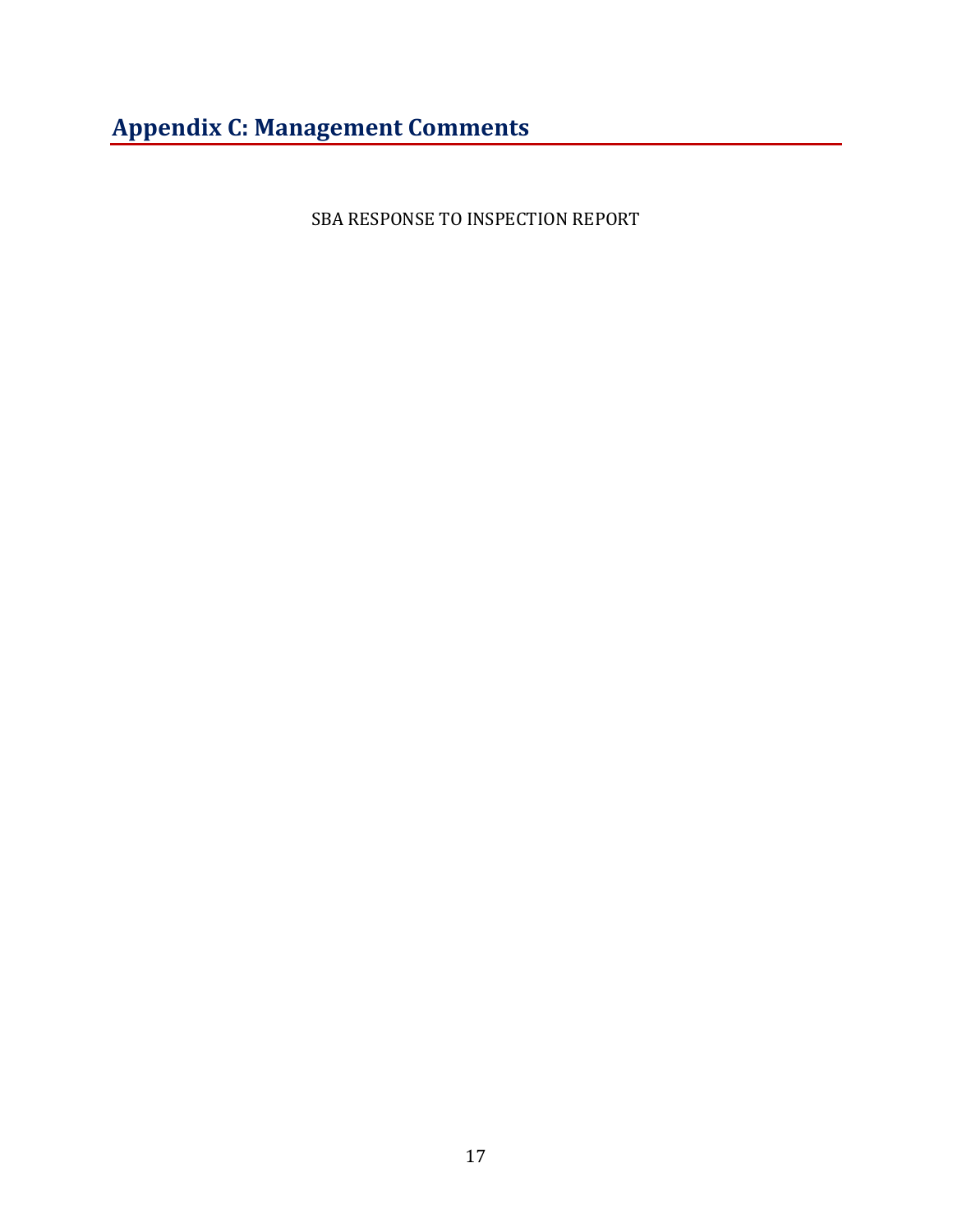#### U.S. SMALL BUSINESS ADMINISTRATION WASHINGTON, D.C. 20416



| TO:             | Hannibal "Mike" Ware, Inspector General<br>The Office of Inspector General (OIG)                                      |
|-----------------|-----------------------------------------------------------------------------------------------------------------------|
| FROM:           | Patrick Kelley<br>Associate Administrator, Office of Capital Access                                                   |
| <b>SUBJECT:</b> | Response to OIG Draft Report entitled "SBA's Handling of Potentially<br>Fraudulent Paycheck Protection Program Loans" |
| DATE:           | May 2, 2022                                                                                                           |

Thank you for providing the Office of Capital Access (OCA) the opportunity to respond to OIG's Draft Report entitled, "SBA's Handling of Potentially Fraudulent Paycheck Protection Program Loans," dated April 1, 2022. The OIG's audit objective for this draft report was to assess SBA's handling of potentially fraudulent PPP loans. The OIG defined "handling" as identifying, tracking, addressing, resolving, referring, and reporting.

**OIG Recommendation 1 –** We recommend the Administrator direct the Associate Administrator of the Office of Capital Access to establish clearly defined and detailed roles, responsibilities, and processes for all SBA offices and officials responsible for managing and handling potentially fraudulent PPP loans to reduce the risk of ineligible applicants receiving PPP forgiveness and the risk of fraud and financial loss in PPP and when implementing similar future programs

**SBA Response:** SBA concurs with this recommendation and will document the roles, responsibilities, and processes for all SBA offices and officials responsible for managing and handling potentially fraudulent PPP loans.

The Office of Capital Access (OCA) has the following comments with respect to the OIG recommendation 1:

Although SBA concurs with this recommendation, it does so with the belief that much has already been done in that regard over the course of the last two years, as noted below. It is also important to remember that the COVID-19 Pandemic posed a national health and economic crisis of historic proportions equivalent to events in the country's history such as the Great Depression. As a result, the initial focus had to be on providing financial assistance as quickly as possible to respond to the crisis rather than carefully reviewing PPP loans as is done in the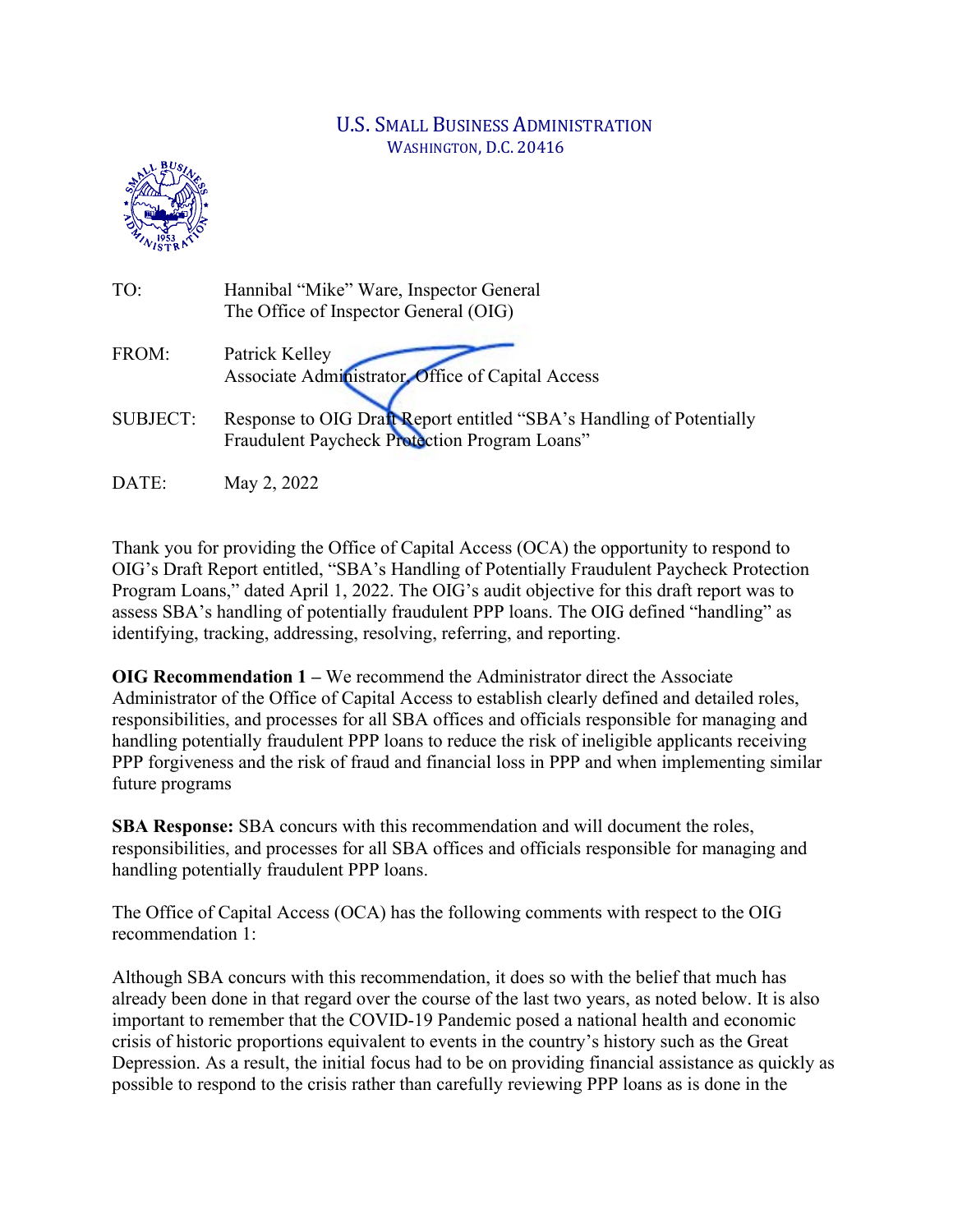making of regular 7(a) loans. In short, great speed was needed in delivering this economic assistance to small businesses to keep the economy afloat.

For example, as noted below, lenders were allowed to rely on borrower certifications that they were eligible for the programs. All lenders were delegated complete authority to oversee the making of these loans by the CARES Act.

SBA has the ability to detect potential fraud at any point in the PPP lifecycle. At origination, upfront lender Bank Secrecy Act/Know Your Customer/Anti-Money Laundering procedures (required for both federally-regulated lenders and non-bank lenders in the first PPP Interim Final Rule posted on April 2, 2020), SBA's up-front Compliance Checks (added for loan applications received after January 11, 2021), and Hold Codes (to prevent approval of certain Second Draw Loans without further review) helped detect potential fraud before a PPP loan number was assigned. All PPP loans have passed through SBA's automated screening tool, aggregate review tool, and machine learning tool prior to forgiveness being granted. As loans pass through each of these tools, they are flagged for indicia of potential fraud. Loans flagged for indicia of potential fraud are manually reviewed by third-party fraud experts and, if necessary, referred to SBA staff in OFPO for further review. If after a complete manual review, OFPO staff are unable to rule out fraud, the loan is referred to the OIG.

In May 2020, SBA Headquarters sent guidance to its loan servicing centers instructing them to report any indicia of PPP fraud to a central point of contact within the OFPO team. Since the early months of PPP, this central point of contact has been collecting potential fraud tips from inside SBA, from lenders, whistleblowers, victims of identity theft, and from external agencies such as the OIG, the Department of Justice (DOJ), the U.S. Secret Service and the Federal Bureau of Investigation (FBI), and ensuring that any associated loans are flagged with Hold Codes in SBA's CAFS. Since May 2020, there has been a structure in place for a dedicated team within SBA to field potential fraud tips and report potential fraud to external agencies. Even before this time, from the onset of the CARES Act and PPP, SBA has been working closely with and continues to work closely with these investigative agencies, continues to utilize CAFS to flag suspect loans with Hold Codes, and regularly shares CAFS data with the OIG and other law enforcement agencies.

We also note that SBA made approximately 11.4 million PPP loans, which by statute are 7(a) loans. The 70,000 PPP loans identified by OIG as potentially fraudulent, combined with the 54,000 PPP inquiries to the OIG Hotline, equates to approximately one percent of the PPP loans made by SBA. Although the volume of inquiries OIG received through the Hotline may have been unprecedented, the volume of PPP loans made by SBA was also unprecedented. By way of contrast, in a normal fiscal year, for example FY 2019, SBA guaranteed only 51,907 7(a) loans.

SBA's Office of General Counsel (OGC) also took an active role in handling PPP fraud. Immediately upon the implementation of the PPP program, a senior attorney in the Office of Litigation was assigned to assist the Department of Justice and OIG on PPP civil and criminal cases. The attorney also advised lenders on numerous fraud issues, as did the head of that Office and other attorneys there. Those attorneys also gave presentations on PPP fraud to the FDIC, to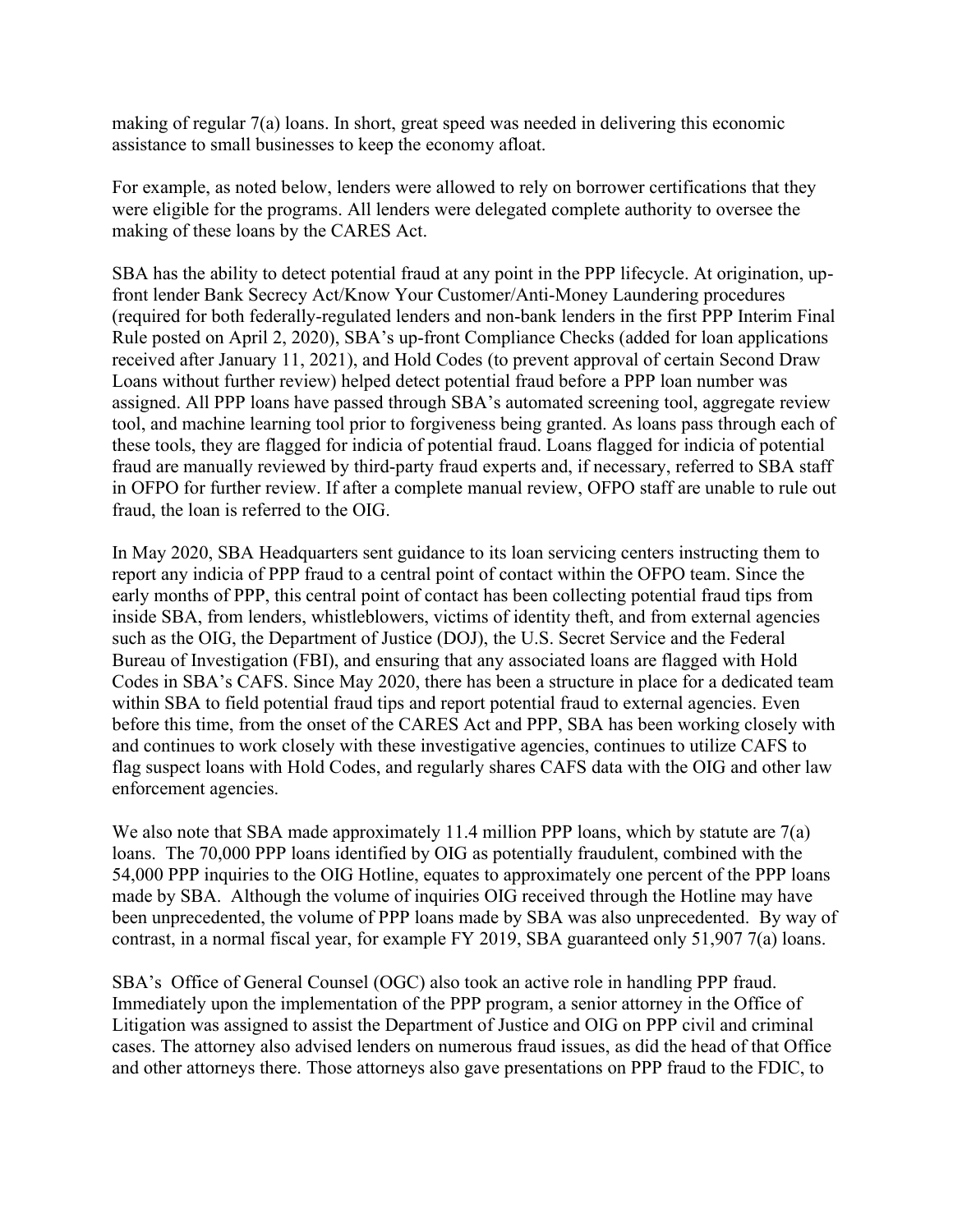the Federal Bar Association and had a widely attended conference call with members of the Bank Policy Institute (BPI) in order to answer a number of questions regarding forgiveness.

OGC also brought in the U.S. Secret Service (USSS), which had over 3,000 agents and seizure authority to help seize fraudulent accounts. Subsequently, OIG negotiated an agreement with the USSS for joint referrals. Two other attorneys in the Office of Litigation worked on nothing but asset seizures after OGC set up a system for the recovery of these funds with OCA and the CFO. Since that time, OGC has filed petitions for remission in thousands of cases. OGC has also been responsible for providing witnesses in many of the prosecutions involving the PPP program.

**OIG Recommendation 2 –** We recommend the Administrator direct the Associate Administrator of the Office of Capital Access to provide lenders formal guidance to effectively and consistently handle potentially fraudulent PPP loans and ensure lenders have sufficient guidance when implementing similar future programs.

**SBA Response:** SBA concurs with this recommendation and will work to consolidate its existing guidance on fraud and add any new guidance to lenders as appropriate. SBA will ensure lenders have sufficient guidance when implementing similar future programs.

OCA has the following comments with respect to the OIG recommendation 2:

In April 2020, the Financial Crimes Enforcement Network (FinCEN) provided guidance about the obligations financial institutions have to follow existing guidance concerning reporting suspicious activity under Bank Secrecy Act (BSA) rules. Financial institutions were directed to contact FinCEN with concerns. FinCEN's guidance can be found here: [The Financial Crimes](https://gcc02.safelinks.protection.outlook.com/?url=https%3A%2F%2Fwww.fincen.gov%2Fnews%2Fnews-releases%2Ffinancial-crimes-enforcement-network-provides-further-information-financial&data=04%7C01%7CPeter.Meyers%40sba.gov%7C29f65dadd0b3461c707208da18dcd0ef%7C3c89fd8a7f684667aa1541ebf2208961%7C1%7C0%7C637849633925909838%7CUnknown%7CTWFpbGZsb3d8eyJWIjoiMC4wLjAwMDAiLCJQIjoiV2luMzIiLCJBTiI6Ik1haWwiLCJXVCI6Mn0%3D%7C3000&sdata=T1uf12BRtyqszBIWbV4hyM%2BqldOtAb6KGHRVL8ujIK4%3D&reserved=0)  [Enforcement Network Provides Further Information to Financial Institutions in Response to the](https://gcc02.safelinks.protection.outlook.com/?url=https%3A%2F%2Fwww.fincen.gov%2Fnews%2Fnews-releases%2Ffinancial-crimes-enforcement-network-provides-further-information-financial&data=04%7C01%7CPeter.Meyers%40sba.gov%7C29f65dadd0b3461c707208da18dcd0ef%7C3c89fd8a7f684667aa1541ebf2208961%7C1%7C0%7C637849633925909838%7CUnknown%7CTWFpbGZsb3d8eyJWIjoiMC4wLjAwMDAiLCJQIjoiV2luMzIiLCJBTiI6Ik1haWwiLCJXVCI6Mn0%3D%7C3000&sdata=T1uf12BRtyqszBIWbV4hyM%2BqldOtAb6KGHRVL8ujIK4%3D&reserved=0)  [Coronavirus Disease 2019 \(COVID-19\) Pandemic | FinCEN.gov.](https://gcc02.safelinks.protection.outlook.com/?url=https%3A%2F%2Fwww.fincen.gov%2Fnews%2Fnews-releases%2Ffinancial-crimes-enforcement-network-provides-further-information-financial&data=04%7C01%7CPeter.Meyers%40sba.gov%7C29f65dadd0b3461c707208da18dcd0ef%7C3c89fd8a7f684667aa1541ebf2208961%7C1%7C0%7C637849633925909838%7CUnknown%7CTWFpbGZsb3d8eyJWIjoiMC4wLjAwMDAiLCJQIjoiV2luMzIiLCJBTiI6Ik1haWwiLCJXVCI6Mn0%3D%7C3000&sdata=T1uf12BRtyqszBIWbV4hyM%2BqldOtAb6KGHRVL8ujIK4%3D&reserved=0)

FinCEN also provided additional guidance regarding PPP BSA requirements throughout the PPP program. See, [https://www.fincen.gov/sites/default/files/shared/Consolidated%20COVID-](https://www.fincen.gov/sites/default/files/shared/Consolidated%20COVID-19%20Notice%20508%20Final.pdf)[19%20Notice%20508%20Final.pdf](https://www.fincen.gov/sites/default/files/shared/Consolidated%20COVID-19%20Notice%20508%20Final.pdf)

The first PPP Interim Final Rule posted on April 2, 2020 (85 FR 20811), set forth the following responsibilities for PPP lenders when underwriting PPP loans:

b. What do lenders have to do in terms of loan underwriting?

Each lender shall:

i. Confirm receipt of borrower certifications contained in Paycheck Protection Program Application form issued by the Administration;

ii. Confirm receipt of information demonstrating that a borrower had employees for whom the borrower paid salaries and payroll taxes on or around February 15, 2020;

iii. Confirm the dollar amount of average monthly payroll costs for the preceding calendar year by reviewing the payroll documentation submitted with the borrower's application; and

iv. Follow applicable BSA requirements: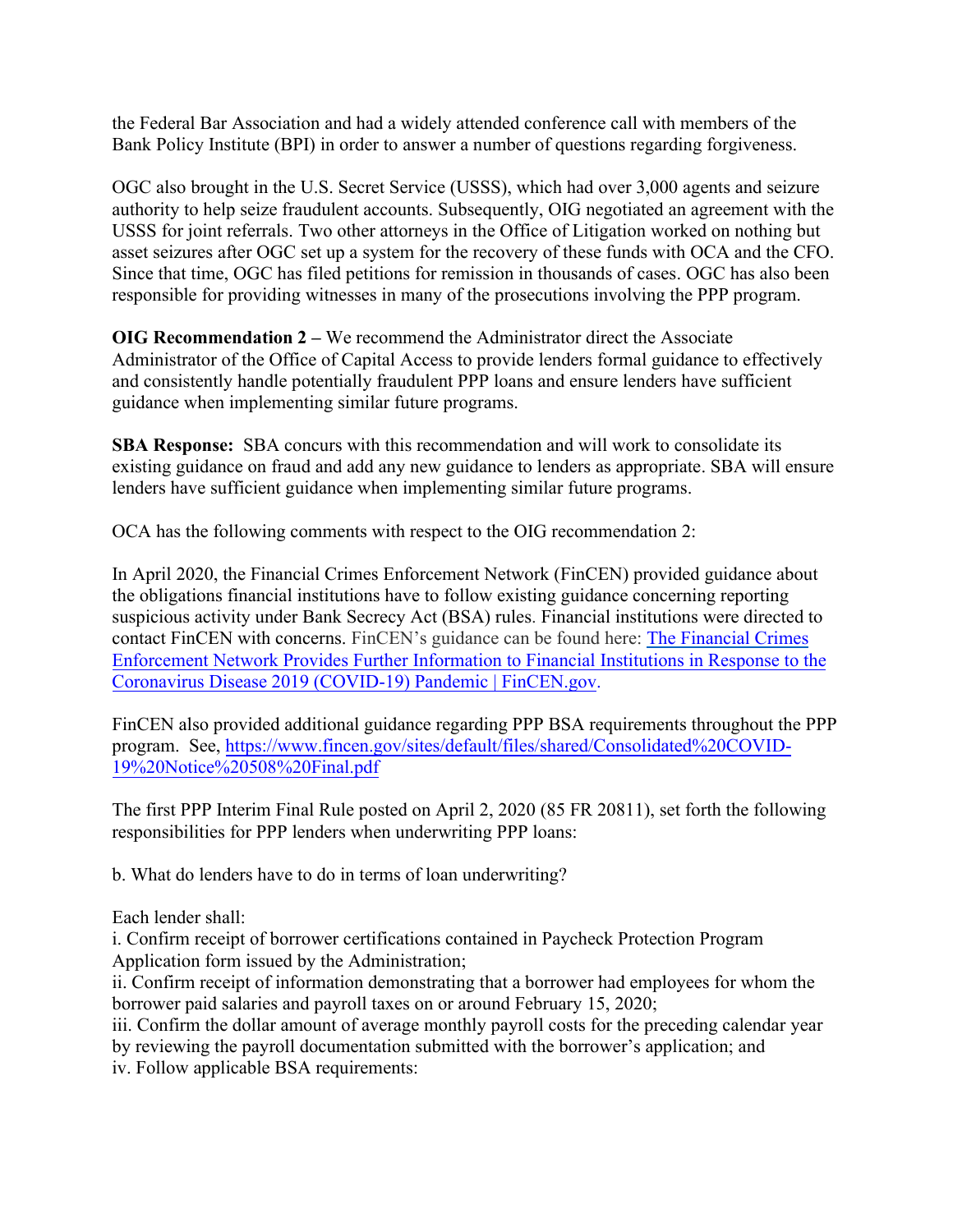I. Federally insured depository institutions and federally insured credit unions should continue to follow their existing BSA protocols when making PPP loans to either new or existing customers who are eligible borrowers under the PPP. PPP loans for existing customers will not require reverification under applicable BSA requirements, unless otherwise indicated by the institution's risk-based approach to BSA compliance.

II. Entities that are not presently subject to the requirements of the BSA, should, prior to engaging in PPP lending activities, including making PPP loans to either new or existing customers who are eligible borrowers under the PPP, establish an anti-money laundering (AML) compliance program equivalent to that of a comparable federally regulated institution. Depending upon the comparable federally regulated institution, such a program may include a customer identification program (CIP), which includes identifying and verifying their PPP borrowers' identities (including e.g., date of birth, address, and taxpayer identification number), and, if that PPP borrower is a company, following any applicable beneficial ownership information collection requirements. Alternatively, if available, entities may rely on the CIP of a federally insured depository institution or federally insured credit union with an established CIP as part of its AML program. In either instance, entities should also understand the nature and purpose of their PPP customer relationships to develop customer risk profiles. Such entities will also generally have to identify and report certain suspicious activity to the U.S. Department of the Treasury's Financial Crimes Enforcement Network (FinCEN). If such entities have questions with regard to meeting these requirements, they should contact the FinCEN Regulatory Support Section at FRC@ fincen.gov. In addition, FinCEN has created a COVID–19-specific contact channel, via a specific drop-down category, for entities to communicate to FinCEN COVID–19 related concerns while adhering to their BSA obligations. Entities that wish to communicate such COVID–19-related concerns to FinCEN should go to www.FinCEN.gov, click on ''Need Assistance,'' and select ''COVID19'' in the subject drop-down list. Each lender's underwriting obligation under the PPP is limited to the items above and reviewing the ''Paycheck Protection Application Form.'' Borrowers must submit such documentation as is necessary to establish eligibility such as payroll processor records, payroll tax filings, or Form 1099–MISC, or income and expenses from a sole proprietorship. For borrowers that do not have any such documentation, the borrower must provide other supporting documentation, such as bank records, sufficient to demonstrate the qualifying payroll amount.

Additionally, SBA's Form 3507, "CARES Act Section 1102 Lender Agreement – Non-Bank and Non-Insured Depository Institution Lenders," requires non-bank, non-insured lenders to attest to compliance with their BSA obligations and agree to service and liquidate all covered loans made under the Paycheck Protection Program in accordance with PPP Loan Program Requirements. The Agreement further states that all servicing actions are the responsibility of the lender, which must follow accepted standards of loan servicing employed by prudent lenders.

SBA issued several Procedural Notices to provide PPP lenders with guidance on Hold Codes and Compliance Checks, as follows: SBA Procedural Notice 5000-20092, "Revised SBA Paycheck Protection Platform Procedures for Addressing Hold Codes on First Draw PPP Loans and Compliance Check Error Messages on First Draw PPP Loans and Second Draw PPP Loans" and SBA Procedural Notice 5000-808216, "Second Notice of Revised Procedures for Addressing Hold Codes and Compliance Check Error Messages on PPP Loans."